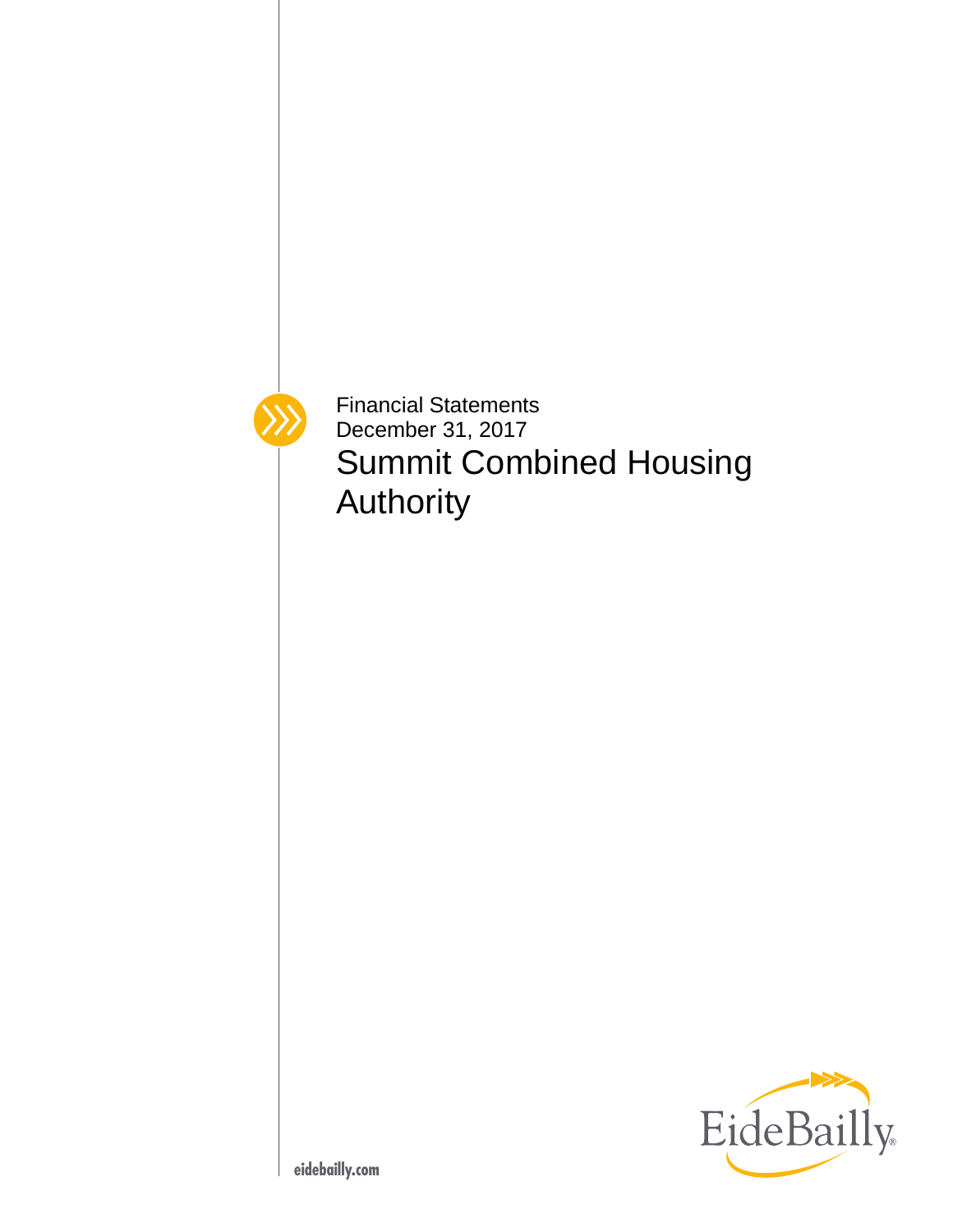| <b>Financial Statements</b>                                                             |  |
|-----------------------------------------------------------------------------------------|--|
| Government-Wide Financial Statements:                                                   |  |
|                                                                                         |  |
|                                                                                         |  |
| <b>Fund Financial Statements</b>                                                        |  |
|                                                                                         |  |
| Statement of Revenues, Expenditures, and Changes in Fund Balance – Governmental Fund 10 |  |
| Statement of Revenues, Expenditures, and Changes in Fund Balance – Budget and Actual –  |  |
|                                                                                         |  |
|                                                                                         |  |
| Statement of Revenues, Expenses, and Changes in Net Position - Proprietary Fund13       |  |
|                                                                                         |  |
|                                                                                         |  |
| <b>Other Supplementary Information</b>                                                  |  |
|                                                                                         |  |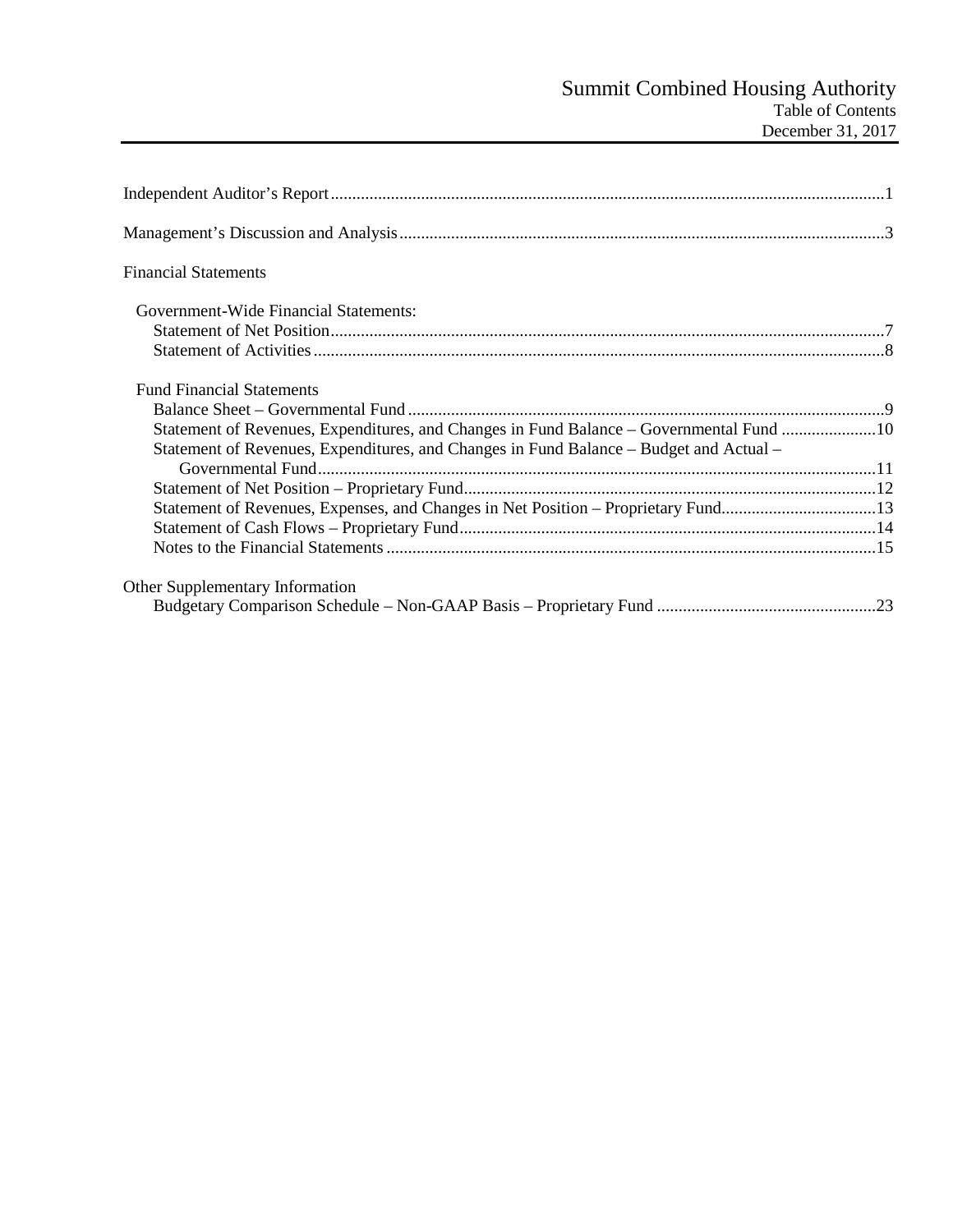

**CPAs & BUSINESS ADVISORS** 

#### **Independent Auditor's Report**

To the Board of Directors of Summit Combined Housing Authority Breckenridge, Colorado

#### **Report on the Financial Statements**

We have audited the accompanying financial statements of the governmental activities, the business-type activities, and each major fund of Summit Combined Housing Authority (the "Authority") as of and for the year ended December 31, 2017, and the related notes to the financial statements, which collectively comprise the Authority's basic financial statements as listed in the table of contents.

#### **Management's Responsibility for the Financial Statements**

Management is responsible for the preparation and fair presentation of these financial statements in accordance with accounting principles generally accepted in the United States of America; this includes the design, implementation, and maintenance of internal control relevant to the preparation and fair presentation of financial statements that are free from material misstatement, whether due to fraud or error.

#### **Auditor's Responsibility**

Our responsibility is to express opinions on these financial statements based on our audit. We conducted our audit in accordance with auditing standards generally accepted in the United States of America. Those standards require that we plan and perform the audit to obtain reasonable assurance about whether the financial statements are free from material misstatement.

An audit involves performing procedures to obtain audit evidence about the amounts and disclosures in the financial statements. The procedures selected depend on the auditor's judgment, including the assessment of the risks of material misstatement of the financial statements, whether due to fraud or error. In making those risk assessments, the auditor considers internal control relevant to the entity's preparation and fair presentation of the financial statements in order to design audit procedures that are appropriate in the circumstances, but not for the purpose of expressing an opinion on the effectiveness of the entity's internal control. Accordingly, we express no such opinion. An audit also includes evaluating the appropriateness of accounting policies used and the reasonableness of significant accounting estimates made by management, as well as evaluating the overall presentation of the financial statements.

We believe that the audit evidence we have obtained is sufficient and appropriate to provide a basis for our audit opinions.

#### **Opinions**

In our opinion, the financial statements referred to above present fairly, in all material respects, the respective financial position of the governmental activities, business-type activities, and each major fund of the Authority as of December 31, 2017, and the respective changes in financial position, and where applicable, cash flows thereof and the respective budgetary comparison for the General Fund for year then ended in conformity with accounting principles generally accepted in the United States of America.

**What inspires you, inspires us. Let's talk. | eidebailly.com**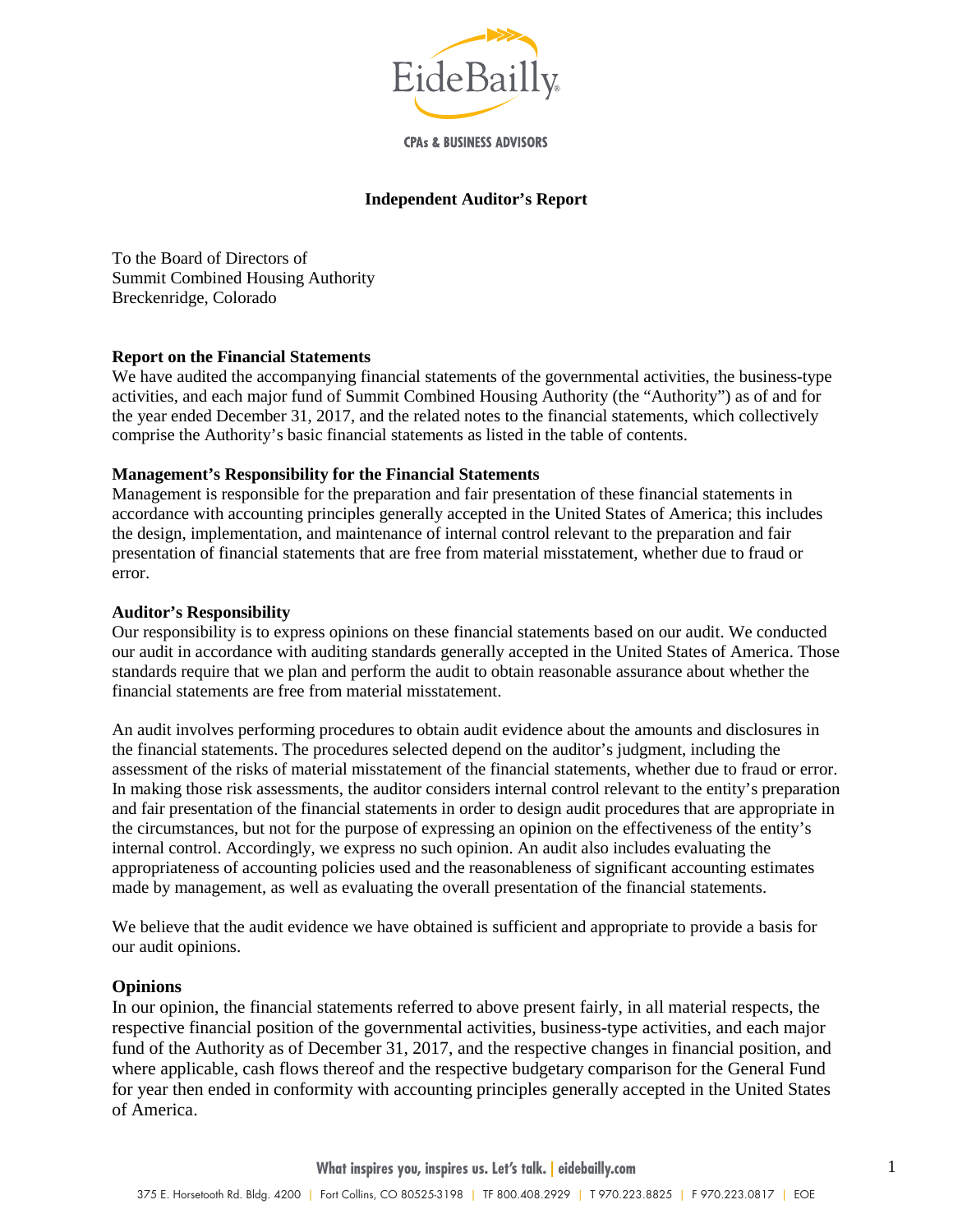#### **Other Matter**

#### *Required Supplementary Information*

Accounting principles generally accepted in the United States of America require that the management's discussion and analysis on pages 3 through 6 be presented to supplement the basic financial statements. Such information, although not a part of the basic financial statements, is required by the Governmental Accounting Standards Board (GASB) who considers it to be an essential part of the financial reporting for placing the basic financial statements in an appropriate operational, economic, or historical context. We have applied certain limited procedures to the required supplementary information in accordance with auditing standards generally accepted in the United States of America, which consisted of inquiries of management about the methods of preparing the information and comparing the information for consistency with management's responses to our inquiries, the basic financial statements, and other knowledge we obtained during our audit of the basic financial statements. We do not express an opinion or provide any assurance on the information because the limited procedures do not provide us with sufficient evidence to express an opinion or provide any assurance.

#### *Other Information*

Our audit was conducted for the purpose of forming opinions on the financial statements that collectively comprise the Authority's basic financial statements. The proprietary fund budgetary comparison schedule is presented for the purpose of additional analysis and is not a required part of the financial statements.

The proprietary fund budgetary comparison schedule is the responsibility of management and was derived from and relates directly to the underlying accounting and other records used to prepare the basic financial statements. Such information has been subjected to the auditing procedures applied in the audit of the basic financial statements and certain additional procedures, including comparing and reconciling such information directly to the underlying accounting and other records used to prepare the basic financial statements or to the basic financial statements themselves, and other additional procedures in accordance with auditing standards generally accepted in the United States of America. In our opinion, the proprietary fund budgetary comparison schedule is fairly stated, in all material respects, in relation to the basic financial statements as a whole.

Ede Sailly LLP

Fort Collins, Colorado September 19, 2018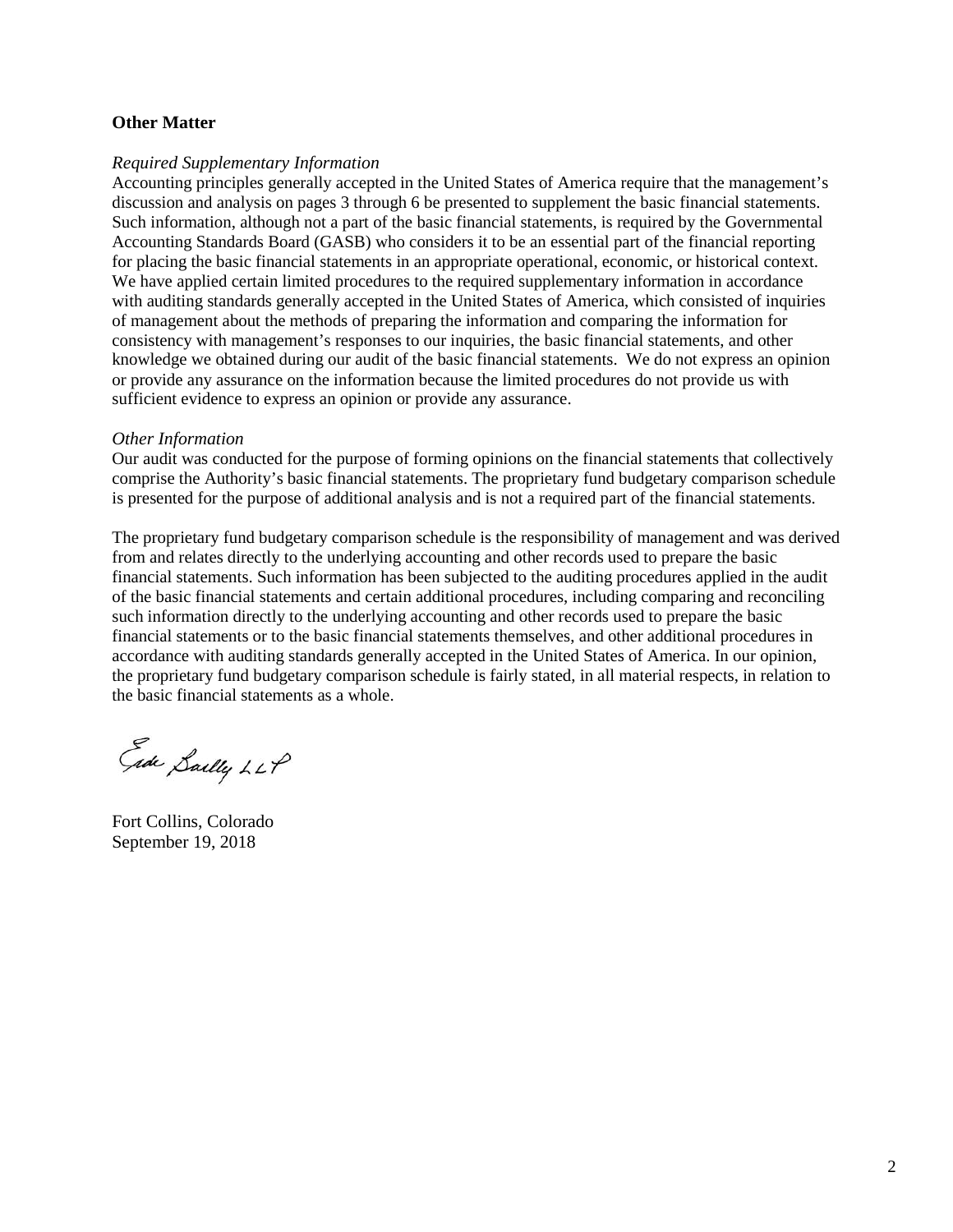# **Summit Combined Housing Authority Management's Discussion and Analysis**

#### **Introduction:**

Management's Discussion and Analysis is intended to provide the reader and user of our financial statements with a narrative overview of the Authority's financial activities. Management's Discussion and Analysis (MD&A) should be read in conjunction with the Authority's financial statements and notes to the financial statements, beginning on page 7.

#### **Overview of the Financial Statements of the Authority:**

The audited financial statements of the Authority are:

- **Statement of Net Position**
- **Statement of Activities**
- Balance Sheet Governmental Fund
- Statement of Revenues, Expenditures, and Changes in Fund Balance Governmental Fund
- Statement of Revenues, Expenditures, and Changes in Fund Balance Budget and Actual General Fund
- Statement of Net Position Proprietary Fund
- Statement of Revenues, Expenses and Changes in Net Position Proprietary Fund
- Statement of Cash Flows Proprietary Fund
- Notes to the Financial Statements

The financial statements of the Authority are presented as a special purpose government engaged in business and government type activities. These financial statements distinguish between the functions of the Authority that will be principally supported by taxes. The functions of the Authority include providing down payment assistance loans to eligible borrowers, selling deed restricted properties, assisting the jurisdictions and developers with affordable housing developments, managing jurisdiction-owned rental properties, providing community education programs, and monitoring the restrictions of deed restricted properties.

The **Statement of Net Position** prepared using the full accrual basis of accounting, provides information about what is owned (assets) by the Authority, what is owed (liabilities) by the Authority, and the Authority's equity in its assets (net position). Over time, the comparison of changes in net position may provide a useful method of evaluating whether the financial position of the Authority is improving, deteriorating, or maintaining a status quo.

The **Statement of Activities** provides information about the components – program expenses, program revenue, and general revenue – of the Authority's annual operating activities and how those activities affected net position.

The **Balance Sheet** – **Governmental Fund** presents the financial position of the Authority's fund using the traditional government modified accrual method of accounting, which does not reflect capital assets and debt obligations.

The **Statement of Revenues, Expenditures, and Changes in Fund Balance** – **Governmental Fund** presents the activities of the Authority's fund using the modified accrual method of accounting, which includes expenditures for capital assets and debt service obligations. Additionally, under the modified accrual basis of accounting revenues are recognized to the extent they are considered available.

The two reconciliations, which accompany these governmental fund statements, provide explanations of the specific differences in these statements as compared to the Statement of Net position and the Statement of Activities.

The **Statement of Revenues, Expenditures, and Changes in Fund Balance – Budget and Actual – General Fund** provides information comparing budgeted revenue and expenditure activities with the actual revenue and expenditure activities. When amended, this will include a comparison of the originally approved budget with the final amended budget.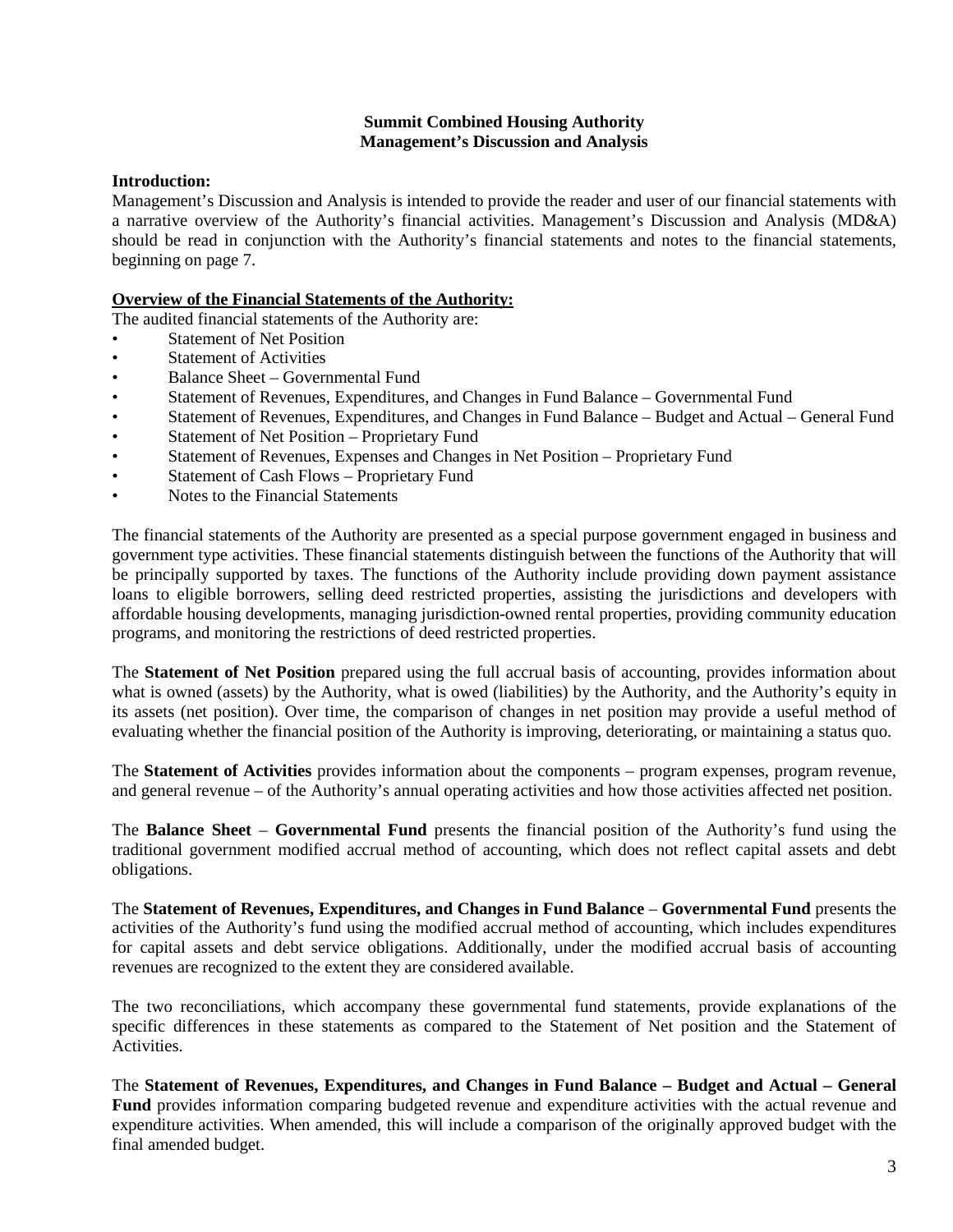The **Statement of Net Position - Proprietary Fund, Statement of Revenues, Expenses, and Changes in Net Position - Proprietary Fund, and Statement of Cash Flows - Proprietary Fund** present the financial position and activities of the Loan Program Fund using the accrual method of accounting.

The **Notes to the Financial Statements** provide additional, required disclosures about the Authority, its accounting policies and practices, its financial position and operating activities, and other required information. The information included in these notes is essential to a full understanding of the information contained in the financial statements.

# **Condensed Comparative Financial Information:**

|                                  | Governmental<br>Activities |    |         | Business-Type<br>Activities |    |           |
|----------------------------------|----------------------------|----|---------|-----------------------------|----|-----------|
|                                  | 2017                       |    | 2016    | 2017                        |    | 2016      |
| <b>Current Assets</b>            |                            |    |         |                             |    |           |
| Cash and cash equivalents        | \$<br>425,058              | \$ | 389,012 | \$                          | \$ |           |
| Other current assets             | 1,855,674                  |    | 399,594 | 1,232,993                   |    | 982,595   |
|                                  | 2,280,732                  |    | 788,606 | 1,232,993                   |    | 982,595   |
| <b>Non Current Assets</b>        |                            |    |         |                             |    |           |
| Capital assets - net             | 5,340                      |    | 8,010   |                             |    |           |
| Notes receivable - long term     |                            |    |         | 1,149,792                   |    | 1,342,667 |
| Total assets                     | 2,286,072                  |    | 796,616 | 2,382,785                   |    | 2,325,262 |
| <b>Current Liabilities</b>       | 1,815,555                  |    | 318,086 |                             |    |           |
| Non current liabilities          | 12,483                     |    | 13,810  |                             |    |           |
| <b>Total liabilities</b>         | 1,828,038                  |    | 331,896 |                             |    |           |
| <b>Net Position</b>              |                            |    |         |                             |    |           |
| Net investment in capital assets | 5,340                      |    | 8,010   |                             |    |           |
| Restricted                       | 56,419                     |    | 89,401  | 2,382,785                   |    | 2,325,262 |
| Unrestricted                     | 396,275                    |    | 367,309 |                             |    |           |
| Total net position               | \$<br>458,034              | \$ | 464,720 | \$<br>2,382,785             | \$ | 2,325,262 |

# **Condensed Statement of Net Position Table A-1**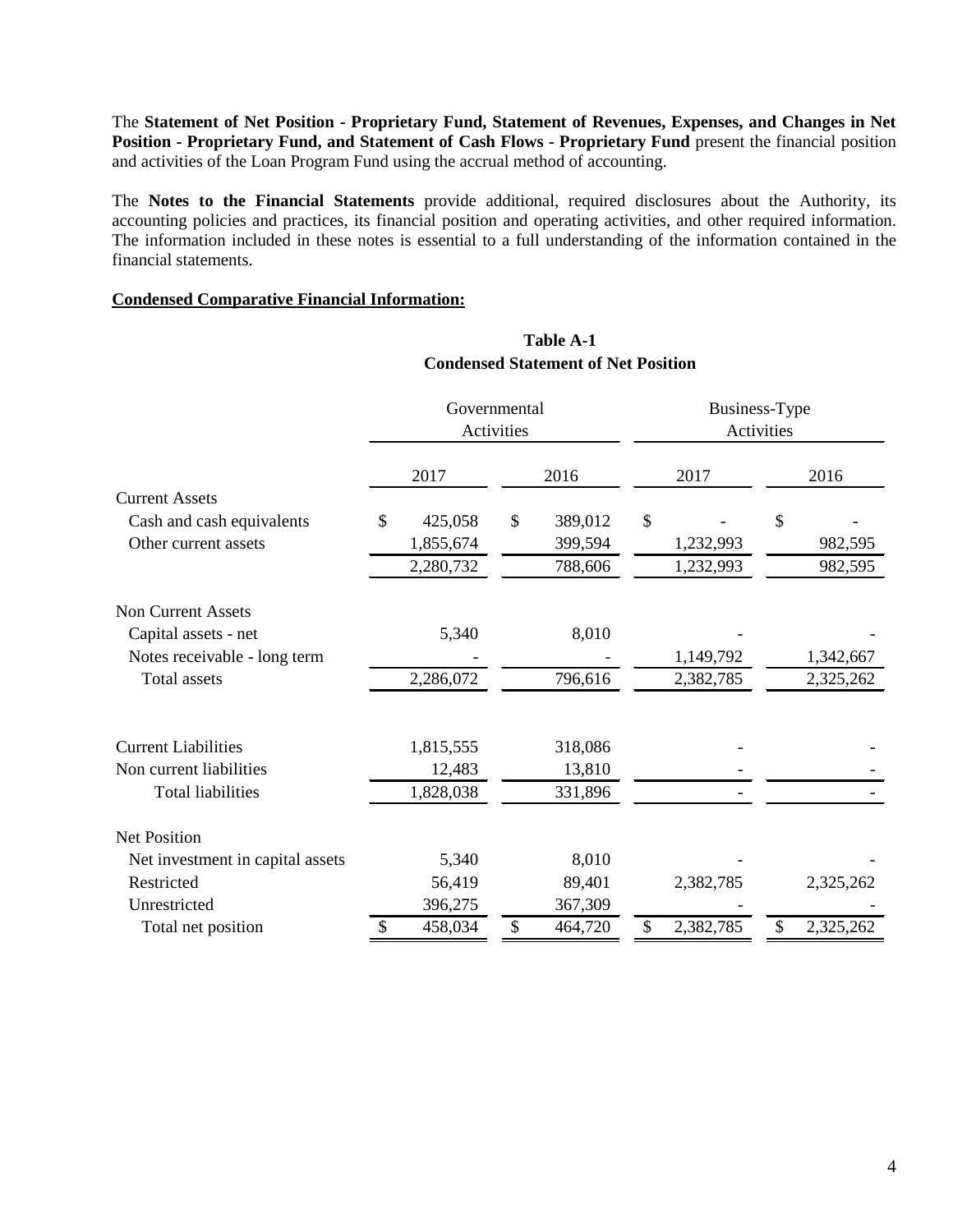# 2017 2016 2017 2016 Program expenses \$ 9,582,059 \$ 1,782,038 \$ 1,870 \$ 3,764 Program revenues 192,938 192,179 55,335 67,378 Net program expense  $9,389,121$   $1,589,859$   $(53,465)$   $(63,614)$ General revenues 8,382,435 1,526,193 4,058 120 Change in net position (6,686) (63,666) 57,523 63,734 Net position - beginning  $464,720$   $528,386$   $2,325,262$   $2,261,528$ Net position - ending  $$ 458,034 $ 464,720 $ 2,382,785 $ 2,325,262$ Governmental Business-Type Activities Activities

# **Table A-2 Condensed Statement of Activities**

This foregoing information is a summary of the financial information contained in the Authority's financial statements. For more about the information contained in this condensed, comparative financial information, we recommend a close review of the accompanying audited financial statements beginning on page 7.

# **Discussion of Financial Position and Operating Activities**

Net position at the end of December 2017 was \$458,034 for the governmental activities, \$2,382,785 for the business-type activities and \$2,840,819 for the primary government. In total for the primary government, the change in net position was \$50,837.

In accordance with TABOR requirements, three percent (3%) of the general revenues are restricted for emergencies.

The Authority's total assets are comprised primarily of cash and equivalents, sales taxes receivable, and loans receivable. The Authority's total liabilities are comprised primarily of sales taxes payable to other governments.

In 2017, program expense exceeded program revenues by \$9,389,121 for the governmental activities. This was offset by net general revenues of \$9,382,435, which resulted in a decrease in net position. See page 8 of the accompanying Financial Statements for details of these revenues and expenses.

#### **Fund Discussion**

The Governmental Fund – General Fund balance decreased from \$470,520 to \$465,177. The fund balance includes \$20,000 for emergencies in accordance with TABOR requirements, \$36,419 restricted for Ophir Mountain, and \$1,880 that is nonspendable. The remaining assets and liabilities are comprised of intergovernmental receivables and sales tax revenues to be collected and disbursed in 2018. There is also accounts receivable in the amount of \$14,965 as reimbursements for services performed.

#### **General Fund Budgetary Discussion**

Actual revenues for 2017 were \$359,894 more than the final budget. Actual expenditures for 2017 were \$69,178 less than the final budget. See page 11 of the accompanying financial statements for more detail.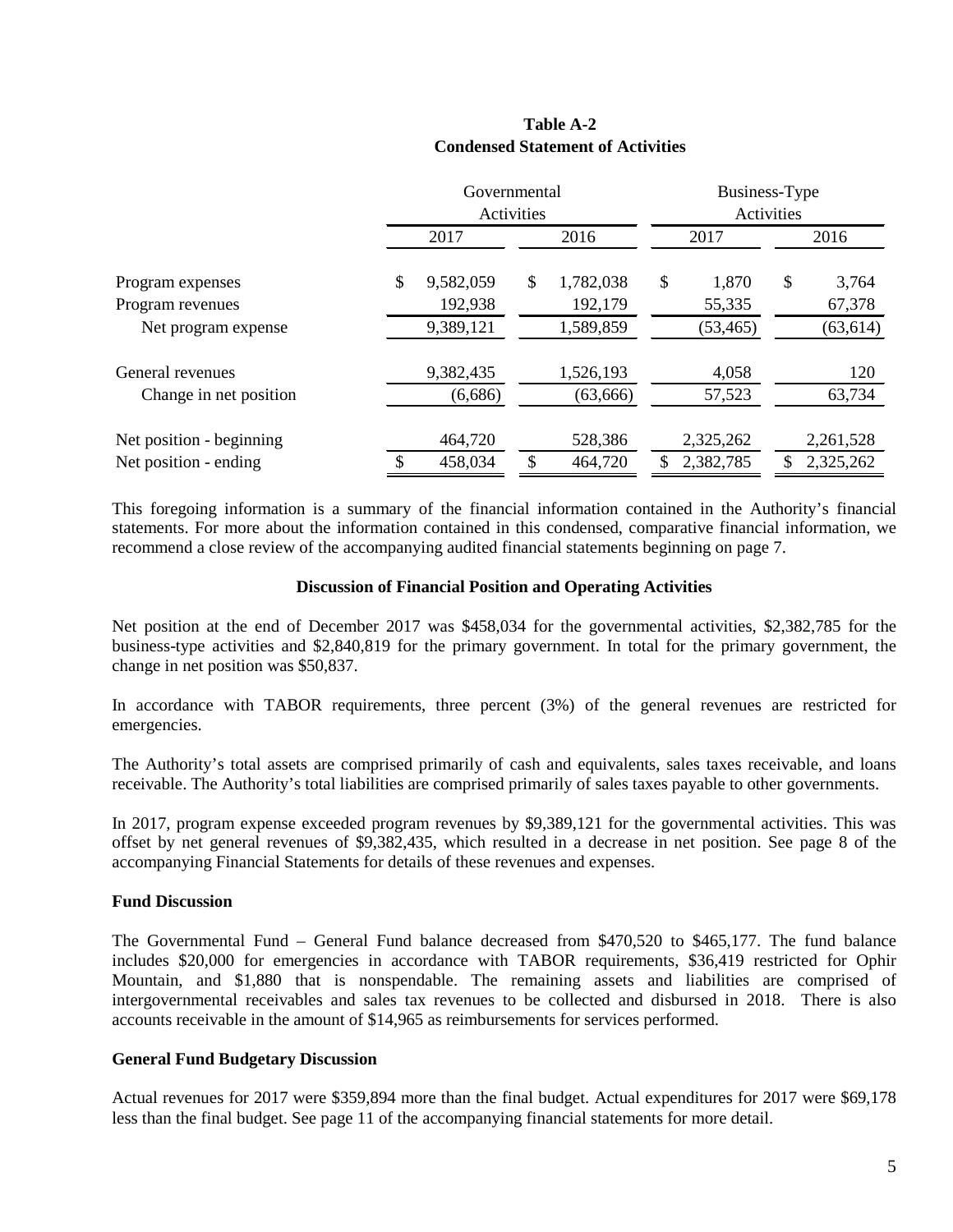#### **Capital Assets and Long-Term Obligations**

**Capital Assets**. The Authority's capital assets consist solely of software. There was a sale of a vehicle and no additions in 2017. See Note 3 of the Notes to the Financial Statements on page 21.

**Long-term Debt**. The Authority has a contingent liability in the amount of \$250,000 to the Town of Breckenridge relating to the financing of Breckenridge Terrace, LLC in which the Authority borrowed the money from the Town and immediately used those funds to acquire a fifty-percent equity interest in Breckenridge Terrace, LLC. This is payable to the Town of Breckenridge, plus 5% simple interest, only to the extent they are repaid by Breckenridge Terrace, LLC. For additional information see Note 5 of the Notes to the Financial Statements on page 22.

#### **Economic Factors and Next Year's Budget**

Pursuant to an election held in November 2016, for ten years commencing in 2017, the Authority will collect an additional 0.6% sales tax to be used for affordable housing purposes. The Authority will collect and retain a portion of the sales tax and distribute the remainder to the County and the Towns.

As a result of this additional sales tax, the Authority anticipates continued increased development and expects to incur ongoing administrative, legal efforts, and management service costs to assist the jurisdictions and developers with these new developments.

**Requests for Information**. This financial report is designed to provide a general overview of Summit Combined Housing Authority's finances for all those with an interest in the Authority's finances. Questions concerning any of the information provided in this report, or request for additional information should be addressed to the Authority at PO Box 188, Breckenridge, CO 80424.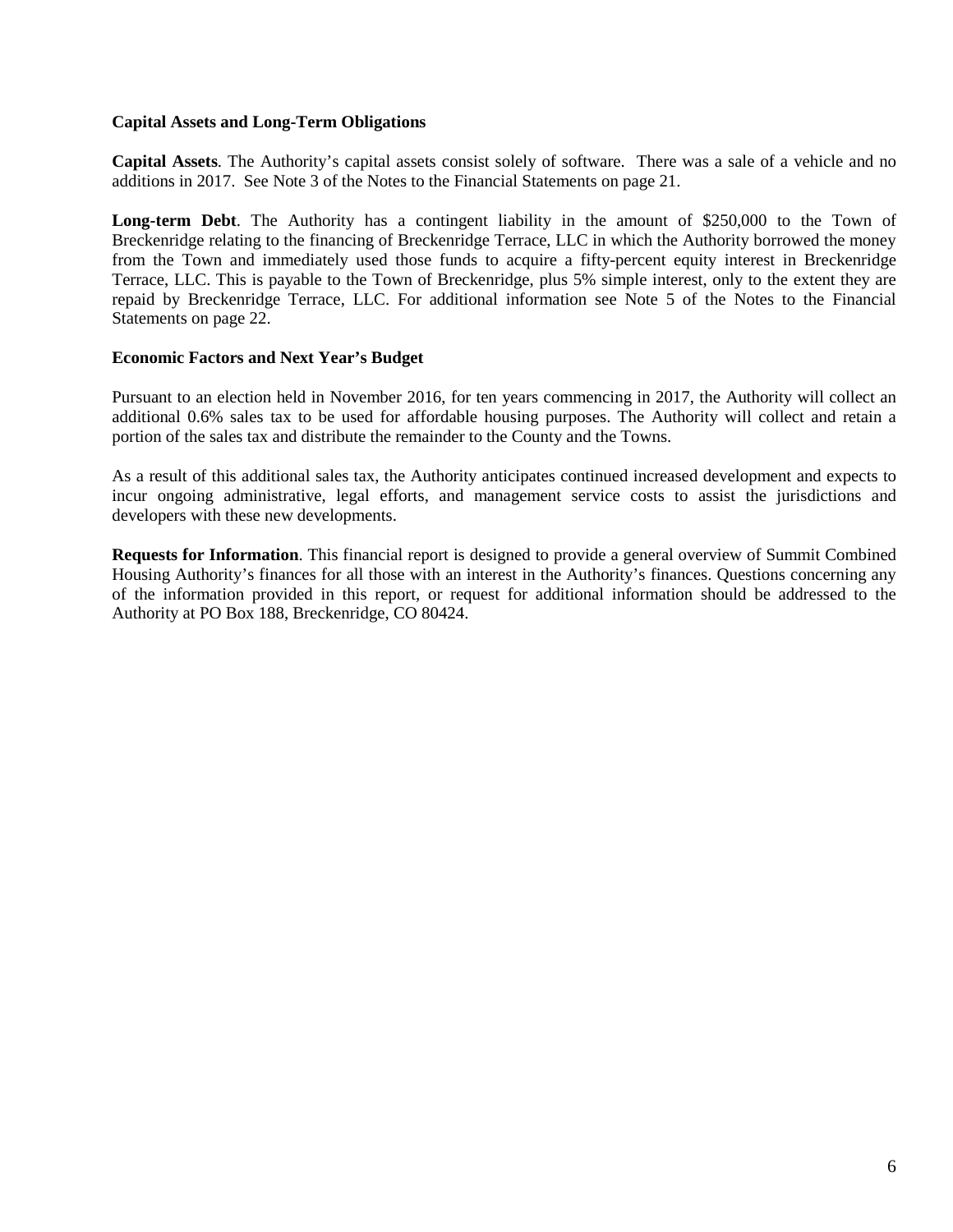# Summit Combined Housing Authority Statement of Net Position December 31, 2017

|                                           | Business-Type<br>Governmental<br>Activities<br>Activities |                            | Total           |
|-------------------------------------------|-----------------------------------------------------------|----------------------------|-----------------|
| Assets                                    |                                                           |                            |                 |
| <b>Current Assets</b>                     |                                                           |                            |                 |
| Cash and cash equivalents                 | \$<br>425,058                                             | \$                         | \$<br>425,058   |
| Cash and cash equivalents - restricted    | 36,419                                                    | 1,141,723                  | 1,178,142       |
| Accounts receivable                       | 14,965                                                    |                            | 14,965          |
| Taxes receivable                          | 1,802,410                                                 |                            | 1,802,410       |
| Prepaid expenses                          | 1,880                                                     |                            | 1,880           |
| Interest receivable                       |                                                           | 12,434                     | 12,434          |
| Notes receivable, current portion         |                                                           | 78,836                     | 78,836          |
| <b>Total assets</b>                       | 2,280,732                                                 | 1,232,993                  | 3,513,725       |
| <b>Noncurrent Assets</b>                  |                                                           |                            |                 |
| Notes receivable, long-term portion (net) |                                                           | 1,149,792                  | 1,149,792       |
| Capital assets                            |                                                           |                            |                 |
| Depreciable                               | 13,350                                                    |                            | 13,350          |
| Less: Accumulated depreciation            | (8,010)                                                   |                            | (8,010)         |
| Total noncurrent assets                   | 5,340                                                     | 1,149,792                  | 1,155,132       |
| Total assets                              | 2,286,072                                                 | 2,382,785                  | 4,668,857       |
| Liabilities                               |                                                           |                            |                 |
| <b>Current liabilities</b>                |                                                           |                            |                 |
| Accounts payable                          | 1,805,055                                                 |                            | 1,805,055       |
| Deposits                                  | 10,500                                                    |                            | 10,500          |
| Total current liabilities                 | 1,815,555                                                 |                            | 1,815,555       |
| Noncurrent liabilities                    |                                                           |                            |                 |
| Accrued vacation                          | 12,483                                                    |                            | 12,483          |
| Total noncurrent liabilities              | 12,483                                                    |                            | 12,483          |
| <b>Total liabilities</b>                  | 1,828,038                                                 |                            | 1,828,038       |
| Net position                              |                                                           |                            |                 |
| Net investment in capital assets          | 5,340                                                     |                            | 5,340           |
| Restricted for Ophir Mountain             | 36,419                                                    |                            | 36,419          |
| Restricted for loan programs              |                                                           | 2,382,785                  | 2,382,785       |
| Restricted for emergencies                | 20,000                                                    |                            | 20,000          |
| Unrestricted                              | 396,275                                                   |                            | 396,275         |
| Total net position                        | 458,034<br>$\mathcal{S}$                                  | $\mathcal{S}$<br>2,382,785 | \$<br>2,840,819 |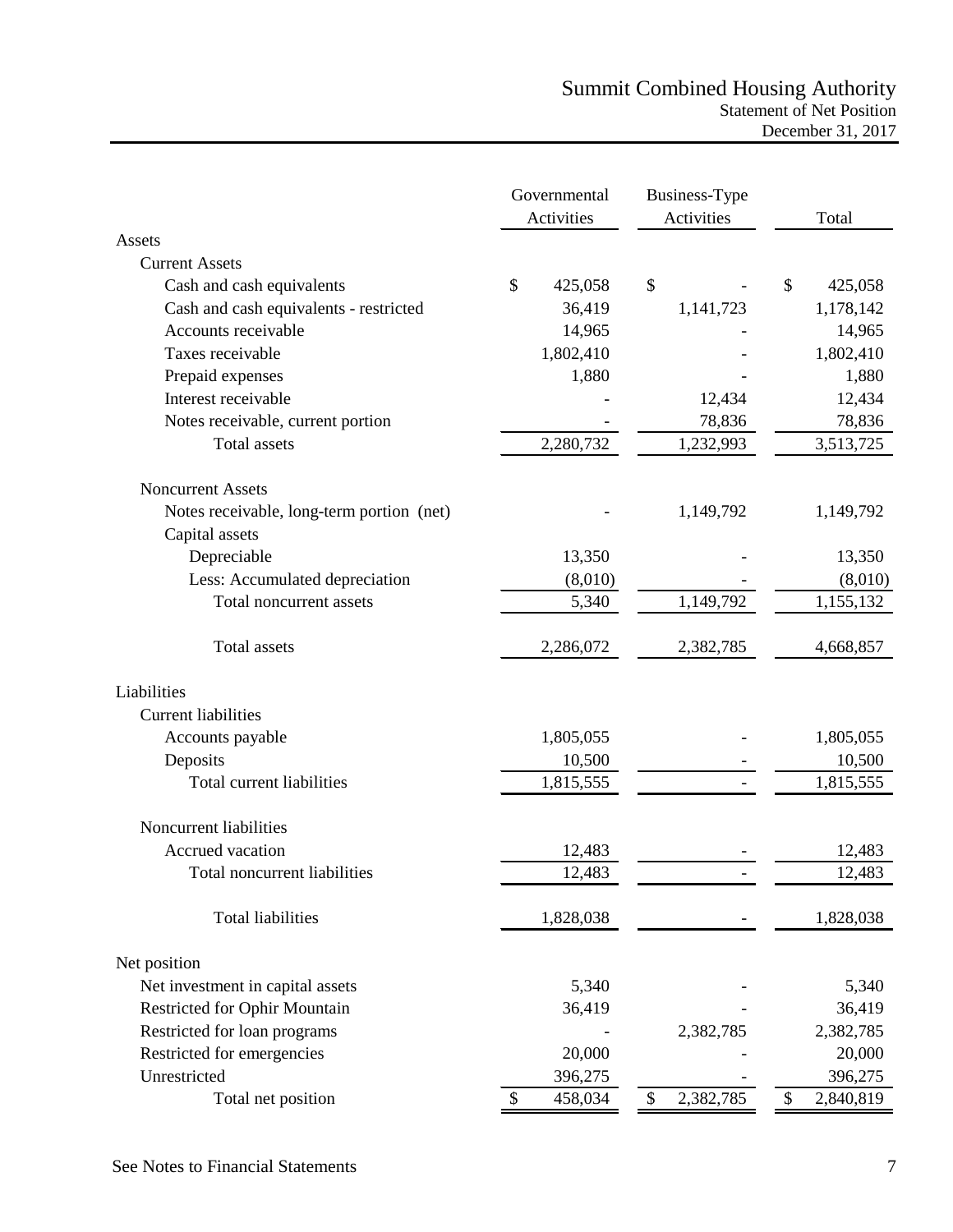# Summit Combined Housing Authority Statement of Activities Year Ended December 31, 2017

|                                      |                 |               |                         | Net (Expenses) Revenue and |                         |               |  |  |
|--------------------------------------|-----------------|---------------|-------------------------|----------------------------|-------------------------|---------------|--|--|
|                                      |                 |               | <b>Program Revenues</b> |                            | Changes in Net Position |               |  |  |
|                                      |                 | Operating     |                         |                            |                         |               |  |  |
|                                      |                 | Charges for   | Grants and              | Governmental               | type                    |               |  |  |
| Functions / Programs                 | <b>Expenses</b> | Services      | Contributions           | Activities                 | Activities              | Total         |  |  |
| Primary government                   |                 |               |                         |                            |                         |               |  |  |
| <b>Governmental Activities:</b>      |                 |               |                         |                            |                         |               |  |  |
| Housing                              | \$9,582,059     | 168,438<br>S. | 24,500<br><sup>\$</sup> | (9,389,121)<br>\$.         | \$.                     | \$(9,389,121) |  |  |
| Total governmental activities        | 9,582,059       | 168,438       | 24,500                  | (9,389,121)                |                         | (9,389,121)   |  |  |
| <b>Business-Type Activities:</b>     |                 |               |                         |                            |                         |               |  |  |
| Loan program                         | 1,870           | 18,848        | 36,487                  |                            | 53,465                  | 53,465        |  |  |
| Total business-type activities       | 1,870           | 18,848        | 36,487                  |                            | 53,465                  | 53,465        |  |  |
| Total primary government             | \$9,583,929     | 187,286       | 60,987<br>\$            | (9,389,121)                | 53,465                  | (9,335,656)   |  |  |
| General revenues:                    |                 |               |                         |                            |                         |               |  |  |
| Sales taxes                          |                 |               |                         | 9,378,992                  |                         | 9,378,992     |  |  |
| Gain on sale of fixed assets         |                 |               |                         | 3,000                      |                         | 3,000         |  |  |
| Other                                |                 |               |                         |                            | 3,929                   | 3,929         |  |  |
| Interest income                      |                 |               |                         | 443                        | 129                     | 572           |  |  |
| Total general revenues and transfers |                 |               |                         | 9,382,435                  | 4,058                   | 9,386,493     |  |  |
| Changes in net position              |                 |               |                         | (6,686)                    | 57,523                  | 50,837        |  |  |
| Net position - beginning             |                 |               |                         | 464,720                    | 2,325,262               | 2,789,982     |  |  |
| Net position - ending                |                 |               |                         | 458,034                    | \$2,382,785             | \$2,840,819   |  |  |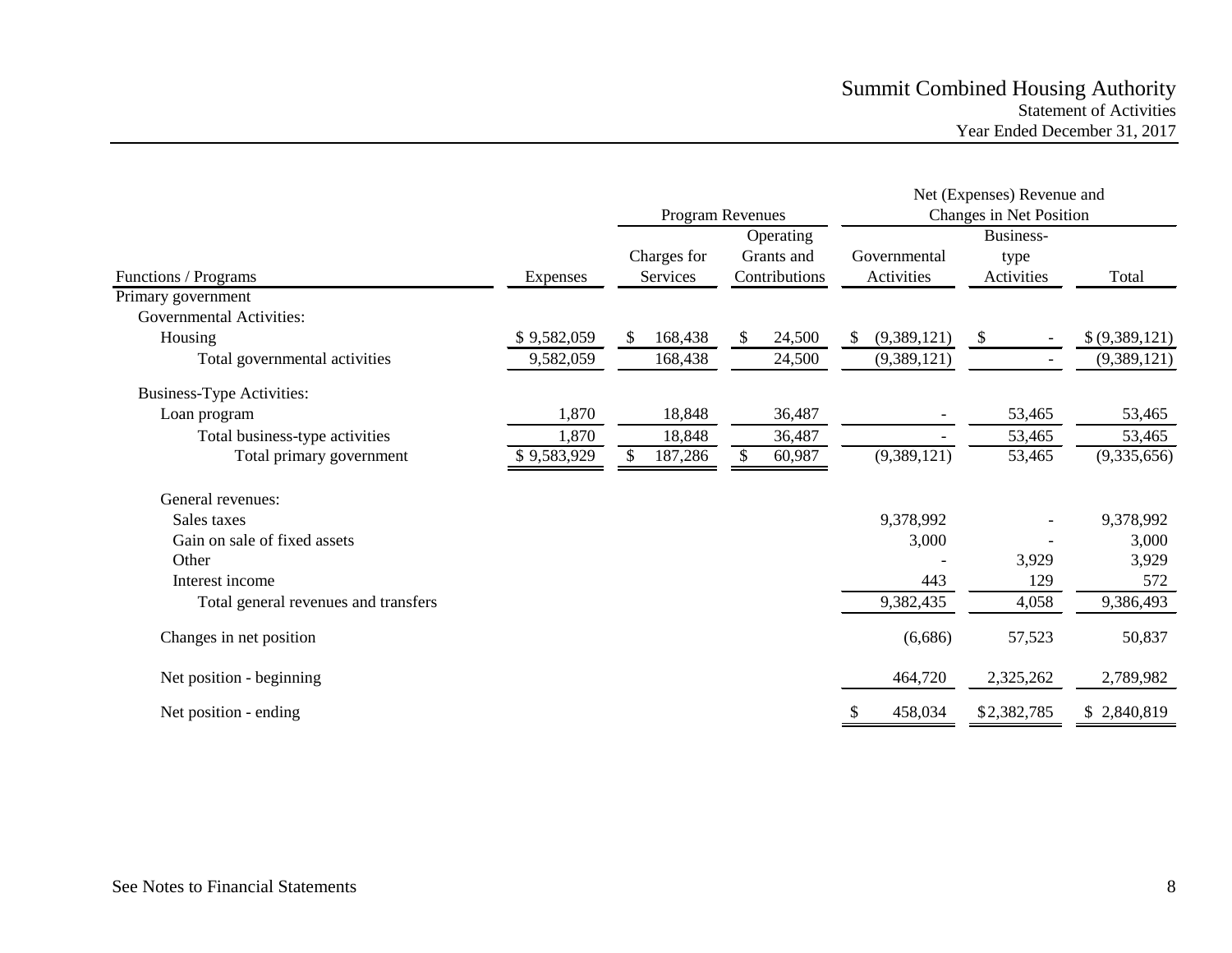|                                                                                                                                                    |      | General   |
|----------------------------------------------------------------------------------------------------------------------------------------------------|------|-----------|
| Assets                                                                                                                                             |      |           |
| Cash and cash equivalents                                                                                                                          | \$   | 425,058   |
| Cash and cash equivalents - restricted                                                                                                             |      | 36,419    |
| Accounts receivable                                                                                                                                |      | 14,965    |
| Taxes receivable                                                                                                                                   |      | 1,802,410 |
| Prepaid expenses                                                                                                                                   |      | 1,880     |
| Total assets                                                                                                                                       | \$   | 2,280,732 |
| Liabilities and Fund Balance                                                                                                                       |      |           |
| Liabilities                                                                                                                                        |      |           |
| Accounts payable                                                                                                                                   | \$   | 1,805,055 |
| Deposits                                                                                                                                           |      | 10,500    |
| <b>Total liabilities</b>                                                                                                                           |      | 1,815,555 |
| <b>Fund Balance</b>                                                                                                                                |      |           |
| Nonspendable fund balance - prepaid expenses                                                                                                       |      | 1,880     |
| Restricted - Ophir Mountain                                                                                                                        |      | 36,419    |
| Restricted - Emergencies                                                                                                                           |      | 20,000    |
| Unassigned                                                                                                                                         |      | 406,878   |
| Total fund balance                                                                                                                                 |      | 465,177   |
| Total liabilities and fund balance                                                                                                                 | \$   | 2,280,732 |
| Amounts reported to governmental activities in the statement of net position are different because:                                                |      |           |
| Total fund balances - governmental funds                                                                                                           | \$   | 465,177   |
| Capital assets in government activities are not current financial resources and,<br>therefore, are not reported in the funds.                      |      | 5,340     |
| Long-term liabilities including compensated absences are not due and<br>payable in the current year and, therefore, are not reported in the funds. |      | (12, 483) |
| Net position of governmental activities                                                                                                            | $\$$ | 458,034   |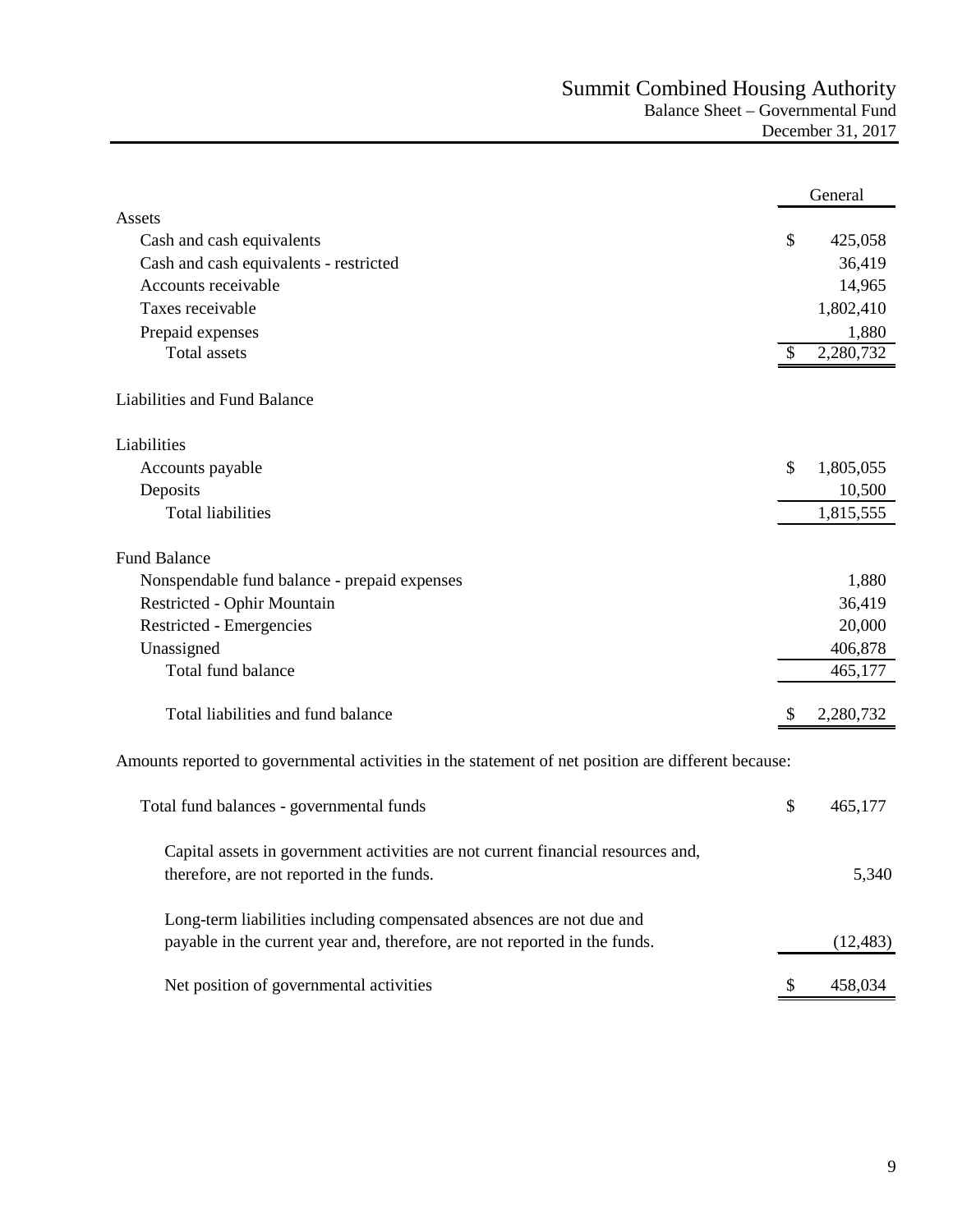Statement of Revenues, Expenditures, and Changes in Fund Balance Governmental Fund Year Ended December 31, 2017

|                                                                                                                                                                  |    | General   |
|------------------------------------------------------------------------------------------------------------------------------------------------------------------|----|-----------|
| Revenues                                                                                                                                                         |    |           |
| Sales taxes                                                                                                                                                      | \$ | 9,378,992 |
| Intergovernmental                                                                                                                                                |    | 24,500    |
| Charges for services                                                                                                                                             |    | 168,438   |
| Gain on sale of fixed assets                                                                                                                                     |    | 3,000     |
| Interest income                                                                                                                                                  |    | 443       |
| Total revenues                                                                                                                                                   |    | 9,575,373 |
| Expenditures                                                                                                                                                     |    |           |
| Sales tax distributions                                                                                                                                          |    | 9,083,562 |
| Sales tax collections fees                                                                                                                                       |    | 68,178    |
| Salaries and benefits                                                                                                                                            |    | 316,450   |
| Operations                                                                                                                                                       |    | 112,526   |
| Total expenditures                                                                                                                                               |    | 9,580,716 |
| Net change in fund balance                                                                                                                                       |    | (5,343)   |
| Fund balance - beginning                                                                                                                                         |    | 470,520   |
| Fund balance - ending                                                                                                                                            | \$ | 465,177   |
| Amounts reported for governmental activities in the statement of activities are different because:                                                               |    |           |
| Net change in fund balances - total government funds                                                                                                             | \$ | (5,343)   |
| Governmental funds report capital outlays as expenditures; however, in the<br>statement of activities the cost of these assets is allocated over their estimated |    |           |
| useful lives and reported as depreciation expense. This is the amount by which                                                                                   |    |           |
| depreciation expense exceeded capital outlay in the current period.                                                                                              |    | (2,670)   |
| The expense associated with accrued vacation is not payable from current financial                                                                               |    |           |
| resources and, therefore, is not recorded in the governmental funds.                                                                                             |    | 1,327     |
| Change in net position - governmental funds                                                                                                                      | S  | (6,686)   |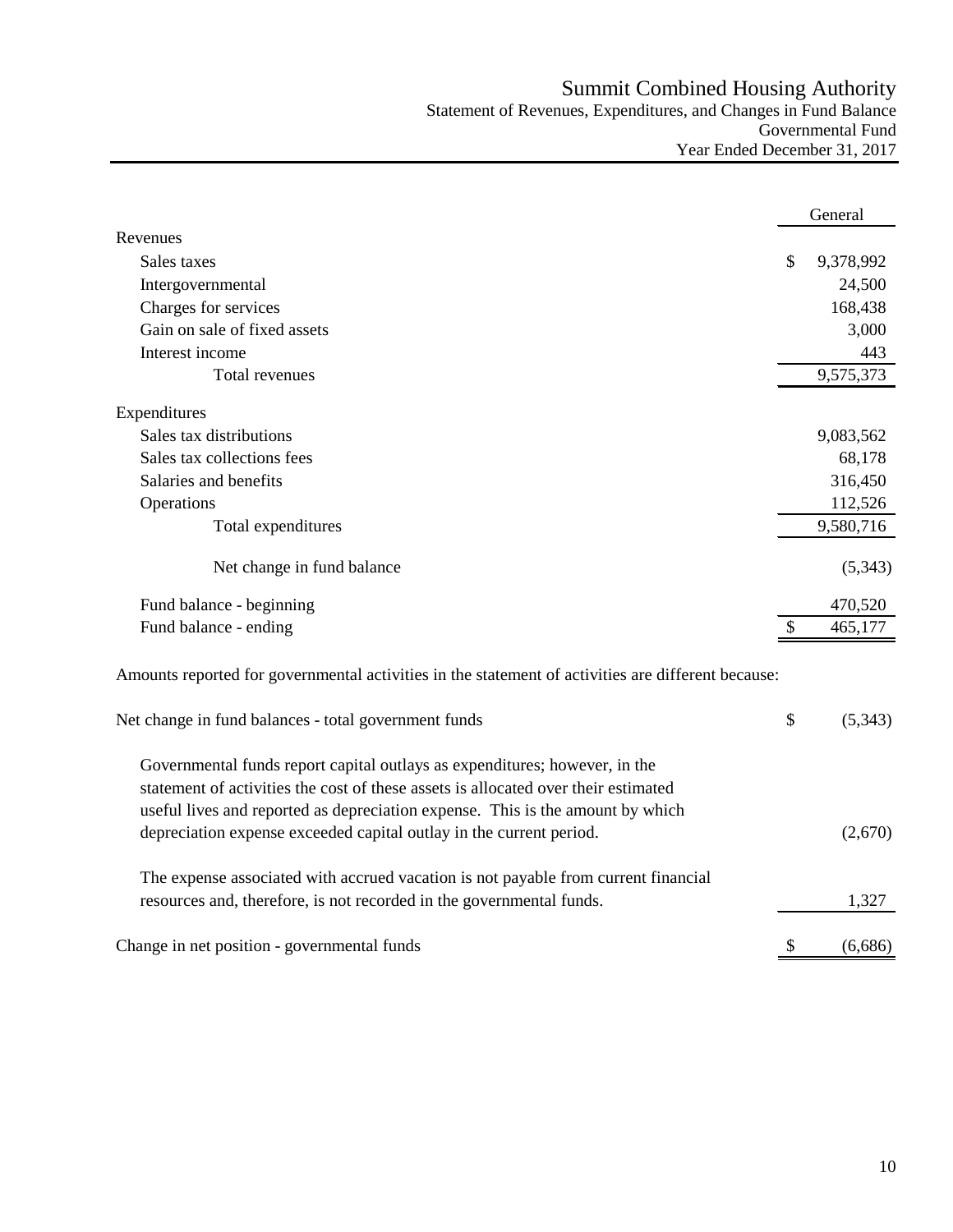Statement of Revenues, Expenditures, and Changes in Fund Balance – Budget and Actual

Governmental Fund

Year Ended December 31, 2017

|                                 | Original<br><b>Budget</b> | Final<br><b>Budget</b> | Actual<br>Amount | Variances -<br>Over (Under) |
|---------------------------------|---------------------------|------------------------|------------------|-----------------------------|
| Revenues                        |                           |                        |                  |                             |
| Sales taxes                     | \$1,415,848               | \$9,026,470            | \$<br>9,378,992  | \$<br>352,522               |
| Intergovernmental               | 44,882                    | 38,500                 | 24,500           | (14,000)                    |
| Charges for services            | 122,010                   | 150,089                | 168,438          | 18,349                      |
| Gain on sale of fixed assets    |                           |                        | 3,000            | 3,000                       |
| Interest income                 | 600                       | 420                    | 443              | 23                          |
| Total revenues                  | 1,583,340                 | 9,215,479              | 9,575,373        | 359,894                     |
| Expenditures                    |                           |                        |                  |                             |
| Sales tax distributions         | 1,143,397                 | 9,083,543              | 9,083,562        | 19                          |
| Sales tax collection fees       | 72,024                    | 68,200                 | 68,178           | (22)                        |
| Salaries and benefits           | 359,726                   | 361,393                | 316,450          | (44, 943)                   |
| Operations                      | 93,741                    | 136,758                | 112,526          | (24, 232)                   |
| Total expenditures              | 1,668,888                 | 9,649,894              | 9,580,716        | (69, 178)                   |
| Excess (deficiency) of revenues |                           |                        |                  |                             |
| over (under) expenditures       | (85,548)                  | \$ (434, 415)          | (5,343)          | \$<br>429,072               |
| Fund balance - beginning        |                           |                        | 470,520          |                             |
| Fund balance - ending           |                           |                        | 465,177          |                             |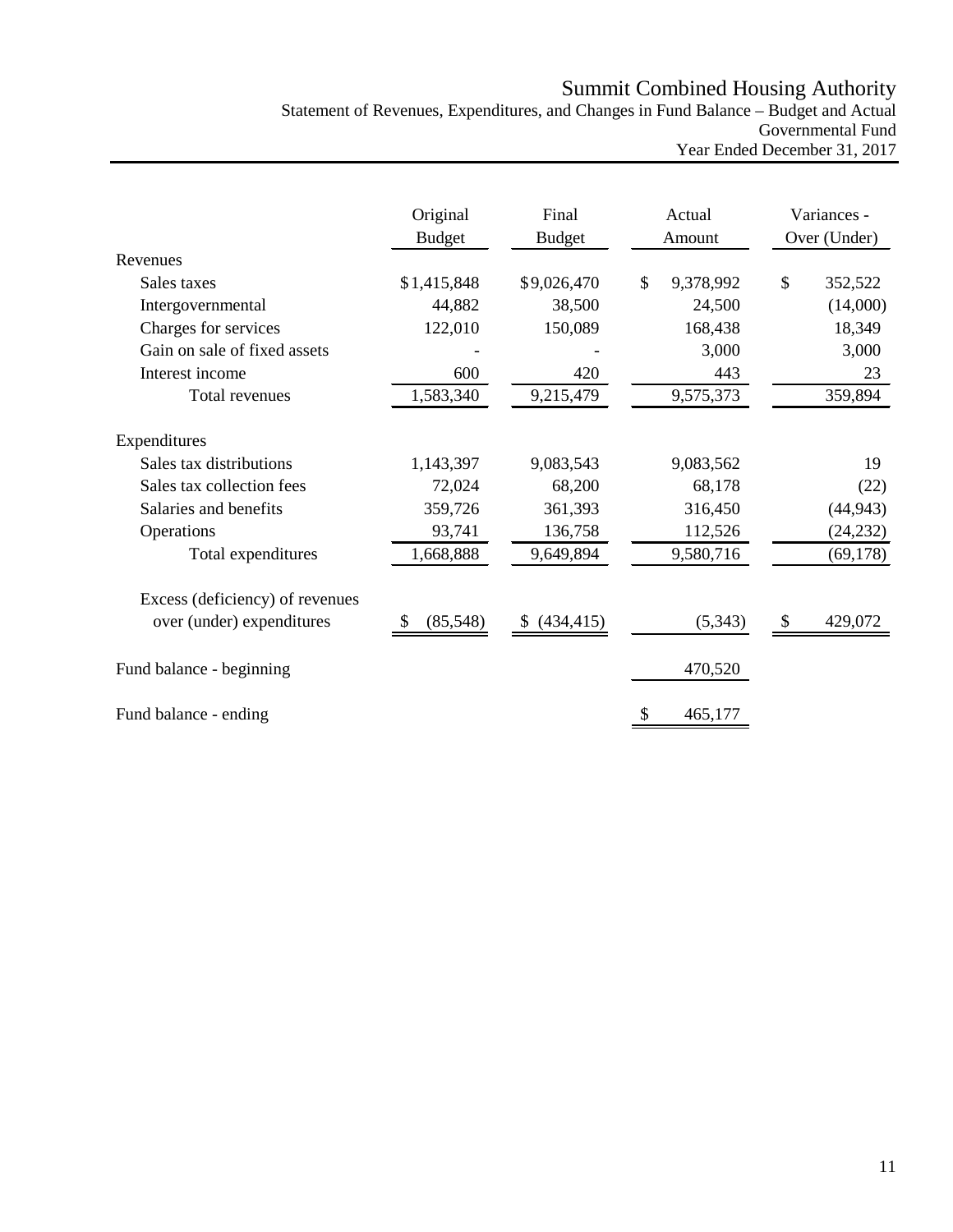|                                                        | Loan<br>Program |           |
|--------------------------------------------------------|-----------------|-----------|
| Assets                                                 |                 |           |
| <b>Current Assets</b>                                  |                 |           |
| Cash and cash equivalents - restricted                 | $\mathcal{S}$   | 1,141,723 |
| Interest receivable                                    |                 | 12,434    |
| Notes receivable, current portion                      |                 | 78,836    |
| Total current assets                                   |                 | 1,232,993 |
| Noncurrent assets                                      |                 |           |
| Notes receivable, long term portion (net of allowance) |                 | 1,149,792 |
| Total noncurrent assets                                |                 | 1,149,792 |
| <b>Total assets</b>                                    |                 | 2,382,785 |
| Liabilities                                            |                 |           |
| <b>Current Liabilities</b>                             |                 |           |
| Total current liabilities                              |                 |           |
| <b>Total liabilities</b>                               |                 |           |
| Net position                                           |                 |           |
| Restricted for loan programs                           |                 | 2,382,785 |
| Total net position                                     |                 | 2,382,785 |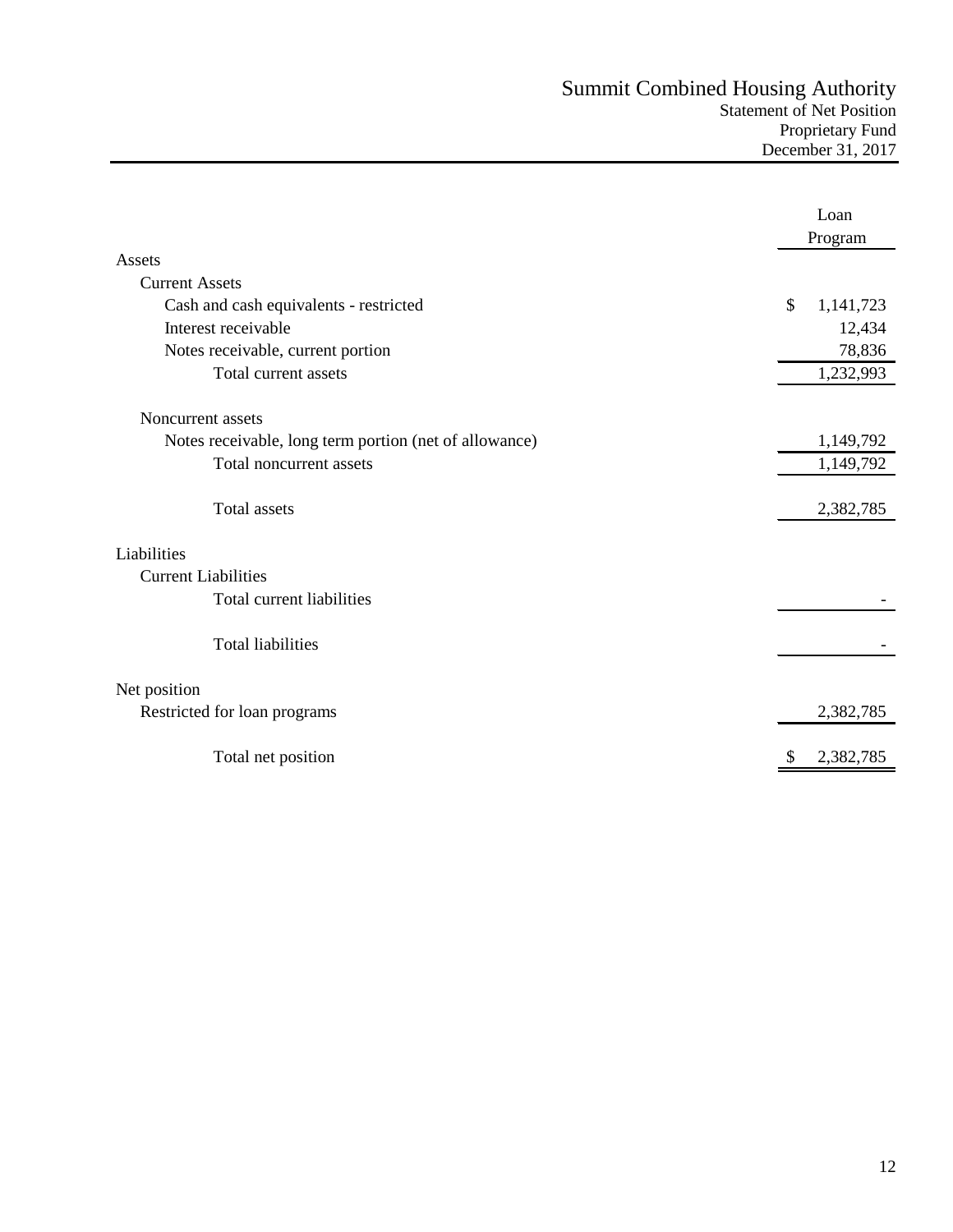Statement of Revenues, Expenses, and Changes in Net Position Proprietary Fund Year Ended December 31, 2017

|                             | Loan<br>Program |
|-----------------------------|-----------------|
| <b>Operating Revenues</b>   |                 |
| Loan interest and fees      | \$<br>18,848    |
| Grants                      | 36,487          |
| Other                       | 3,929           |
| Total operating revenues    | 59,264          |
| <b>Operating Expenses</b>   |                 |
| Operating expenses          | 1,870           |
| Total operating expenses    | 1,870           |
| Operating income            | 57,394          |
| Nonoperating Revenues       |                 |
| Interest income             | 129             |
| Total nonoperating revenues | 129             |
| Change in net position      | 57,523          |
| Net position, beginning     | 2,325,262       |
| Net position, ending        | 2,382,785<br>\$ |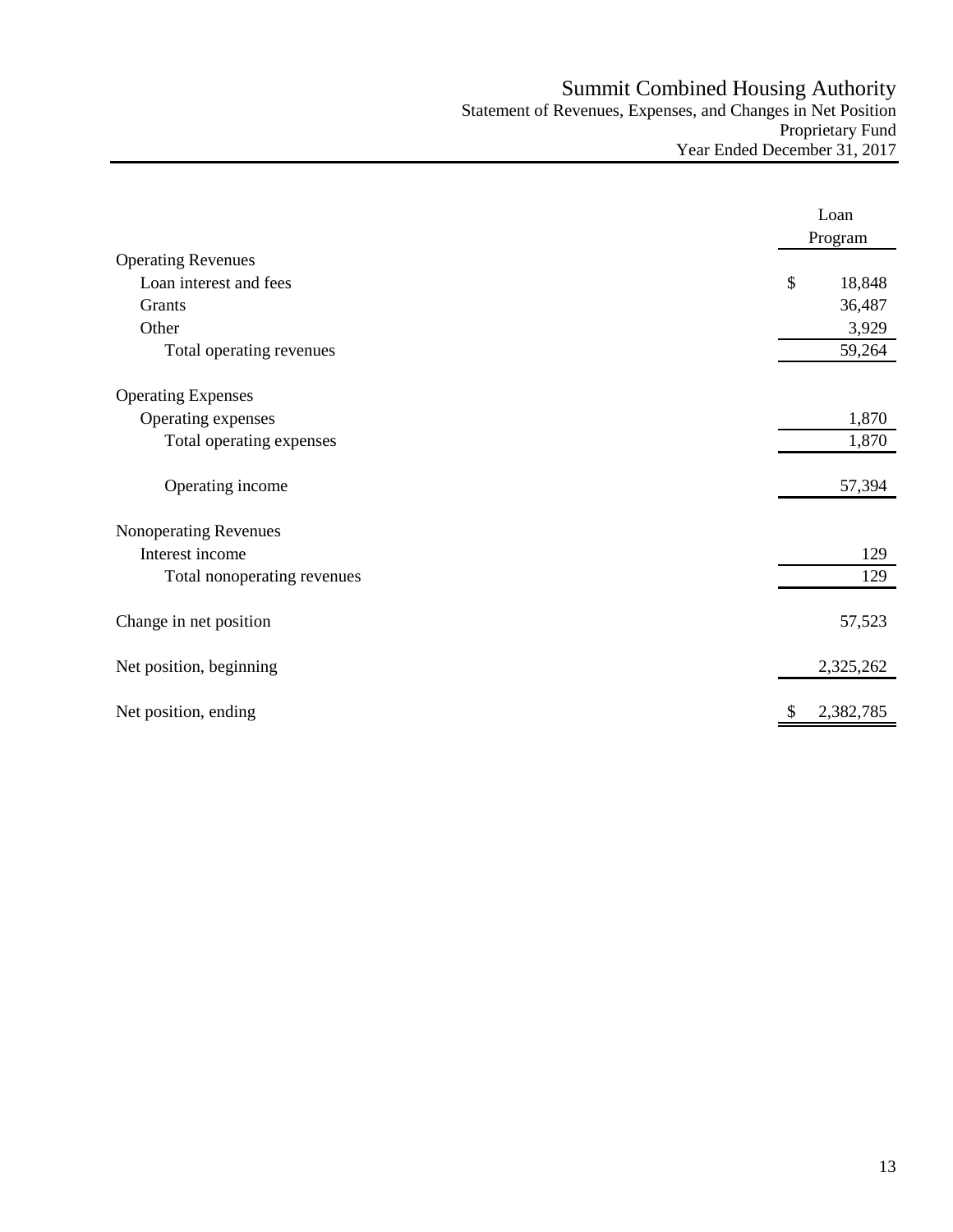|                                                                                                              |               | Loan       |
|--------------------------------------------------------------------------------------------------------------|---------------|------------|
|                                                                                                              |               | Program    |
| Cash Flows From Operating Activities:                                                                        |               |            |
| Receipts from borrowers                                                                                      | \$            | 518,408    |
| Loans made to borrowers                                                                                      |               | (258, 642) |
| Receipts from grantors                                                                                       |               | 36,487     |
| Payments made to suppliers                                                                                   |               | (1,870)    |
| Net cash provided by operating activities                                                                    |               | 294,383    |
| Cash Flows From Investing Activities                                                                         |               |            |
| Interest income                                                                                              |               | 129        |
| Net cash provided by noncapital financing activities                                                         |               | 129        |
| Net change in cash                                                                                           |               | 294,512    |
| Cash and cash equivalents, beginning                                                                         |               | 847,211    |
| Cash and cash equivalents, ending                                                                            | Ж,            | 1,141,723  |
| Reconciliation of Net Operating Income to Net Cash Provided by Operating Activities:<br>Net operating income | $\mathcal{S}$ | 57,394     |
| Adjustments to reconcile net operating income to net cash provided by operating activities:                  |               |            |
| Decrease in notes receivable                                                                                 |               | 225,708    |
| Decrease in interest receivable                                                                              |               | 11,031     |
| Decrease in accounts receivable                                                                              |               | 250        |
| Net cash provided by operating activities                                                                    | S             | 294,383    |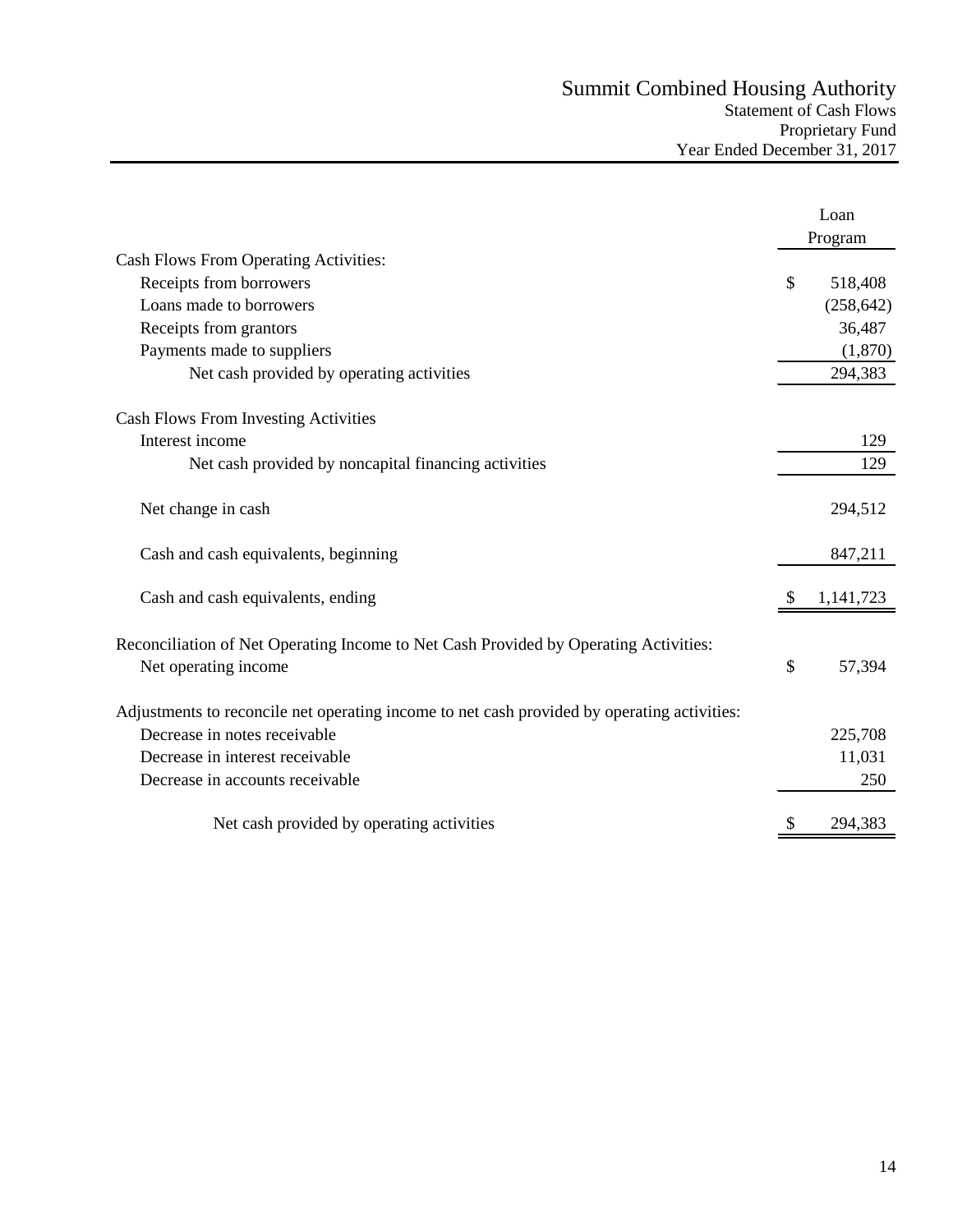# **Note 1 - Summary of Significant Accounting Policies**

The Authority formed in 2006 when Summit County and the towns of Breckenridge, Dillon, Frisco and Silverthorne executed an intergovernmental agreement providing for the establishment of the Summit Combined Housing Authority (the "Authority"), a multijurisdictional housing authority pursuant to Section 29-1-204.5 of the Colorado Revised Statutes, as amended.

The multijurisdictional plan of the Summit Combined Housing Authority provides for the succession of the Authority to include all rights, privileges, assets, liabilities, obligations and operations of the existing Summit County Housing Authority.

Pursuant to an election held in November 2006, for ten years commencing in 2007, the Authority collects a 0.125% sales and use tax within Summit County and a development impact fee of up to \$2 per square foot of new construction within Summit County to be used for affordable housing purposes. Then, pursuant to an election held in November 2015, the 0.125% sales and use tax was approved to commence January 1, 2017 and continue thereafter as a voter-approved revenue change. The Authority collects and retains a portion of the sales tax and distributes the remainder to the County and the Towns. The County and the Towns collect and retain the use tax and development impact fees.

Additionally, pursuant to an election held in November 2016, for ten years commencing in 2017, the Authority will collect an additional 0.6% sales tax to be used for affordable housing purposes. The Authority collects and retains a portion of the sales tax and distributes the remainder to the County and the Towns.

# **Reporting Entity**

The Governmental Accounting Standards Board (GASB) is the authoritative body and the Authority follows all GASB accounting pronouncements, which provides guidance for determining which governmental activities, organizations, and functions should be included within the financial reporting entity. GASB pronouncements set forth the financial accountability of a governmental organization's elected governing body as the basic criterion for including a possible component governmental organization in a primary government's legal entity. Financial accountability includes, but is not limited to, appointment of a voting majority of the organization's governing body, ability to impose its will on the organization, a potential for the organization to provide specific financial benefits or burdens, and fiscal dependency. The Authority is not financially accountable for any other organization, nor is the Authority a component unit of any other primary governmental entity.

#### **Management Agreement**

The Authority has a management agreement with Summit County for contracted services. Under the terms of the agreement, the Authority contracts for salaries and benefits. The contracted services have been classified as functional expenses in the financial statements.

#### **Basis of Presentation**

The Authority's basic financial statements consist of government-wide statements, including a statement of net position and a statement of activities, and fund financial statements which provide a more detailed level of information.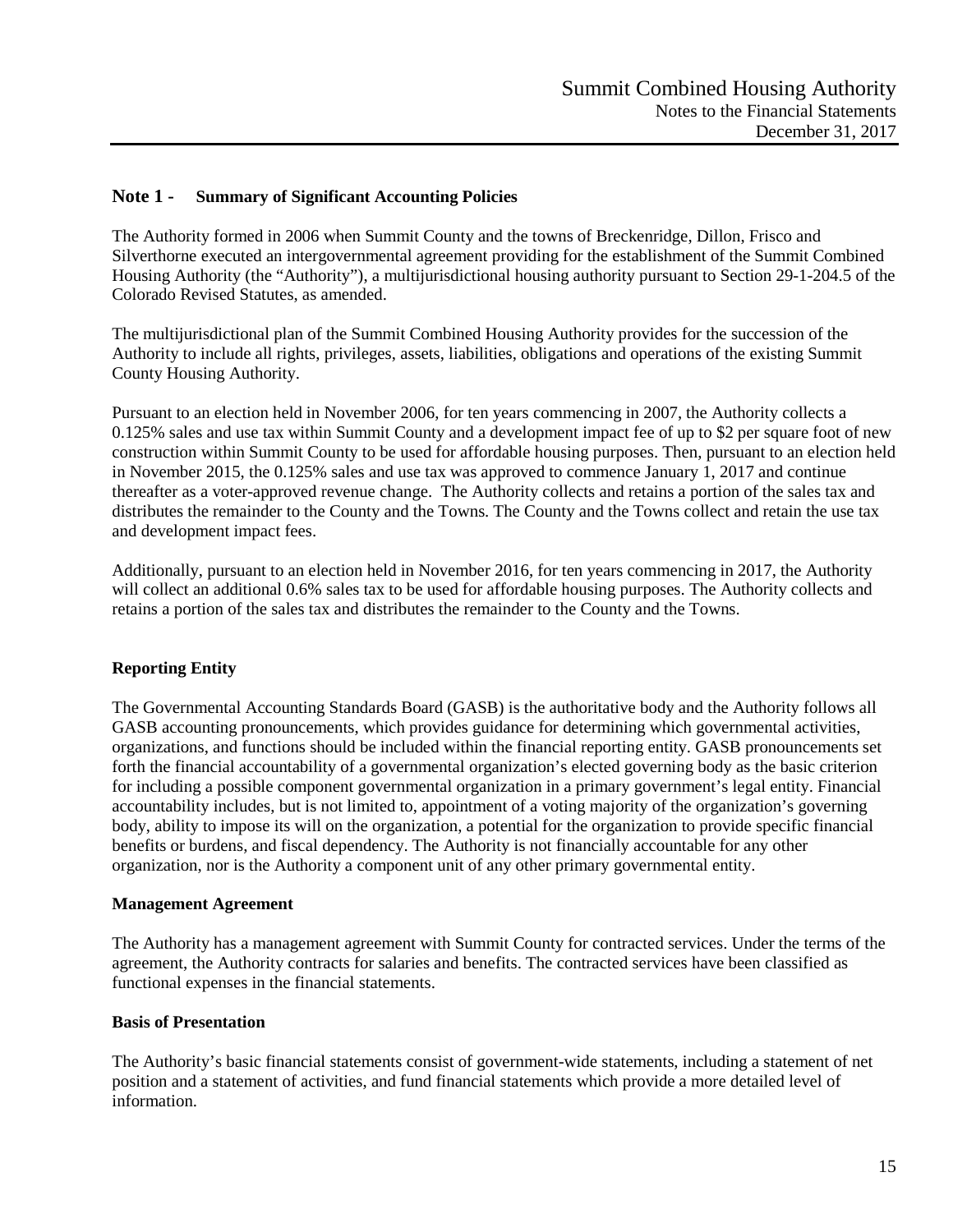#### **Government-wide and Fund Financial Statements**

The statement of net position and the statement of activities display information about the Authority as a whole. These statements include the financial activities of the primary government.

The statement of net position presents the financial position of the governmental and proprietary fund activities at the end of the year. The statement of activities presents a comparison between program expenses and the program revenue for each program or function of the primary government activities. Program expenses are those that are specifically associated with a service, program, or department; and therefore, clearly identifiable to a particular function. Program revenue includes charges paid by the recipient of the goods or services offered by the program, as well as grants and contributions that are restricted to meeting the operational or capital requirements of a particular program. Revenues which are not classified as program revenue are presented as general revenue of the Authority, with certain limited exceptions. The comparison of program expenses with program revenue identifies the extent to which each function is self- financing or draws from the general revenue of the Authority.

#### **Fund Accounting**

During the year, the Authority segregates transactions related to certain Authority functions or activities into separate funds in order to aid financial management and to demonstrate legal compliance. Fund financial statements are designed to present financial information of the Authority at this more detailed level. The focus of governmental fund financial statements is on major funds.

The accounts of the Authority are organized on the basis of funds, each of which is considered a separate accounting entity. Fund types used by the Authority are the General Fund which is the only governmental fund and the Loan Program Fund which is the only enterprise fund.

#### **Measurement Focus, Basis of Accounting, and Financial Statement Presentation**

#### *Government-wide Financial Statements*

The government-wide financial statements are prepared using the economic resources measurement focus. All assets and liabilities associated with the operation of the Authority are included in the statement of net position.

#### *Fund Financial Statements*

All governmental funds are accounted for using a flow of current financial resources measurement focus. With this measurement focus, only current assets and current liabilities generally are included on the balance sheet and only revenues that are available within 60 days are recorded in the Statement of Revenues, Expenditures and Changes in Fund Balance.

The Statement of Revenues, Expenditures, and Changes in Fund Balance reports on the sources (revenue and other financing sources) and uses (expenditures and other financing uses) of current financial resources. This approach differs from the manner in which the governmental activities of the government-wide financial statements are prepared. Governmental fund financial statements therefore include a reconciliation with brief explanations to better identify the relationship between the government-wide statements and the statements for the governmental fund.

Enterprise funds are accounted for using the economic resources measurement focus and the accrual basis of accounting. Revenues are recognized when they are earned, and expenses are recorded when incurred. Depreciation is computed and recorded as an operating expense. Expenditures for capital outlay are recognized as increases in capital assets. Retirement of bonds is recorded as a reduction of liabilities.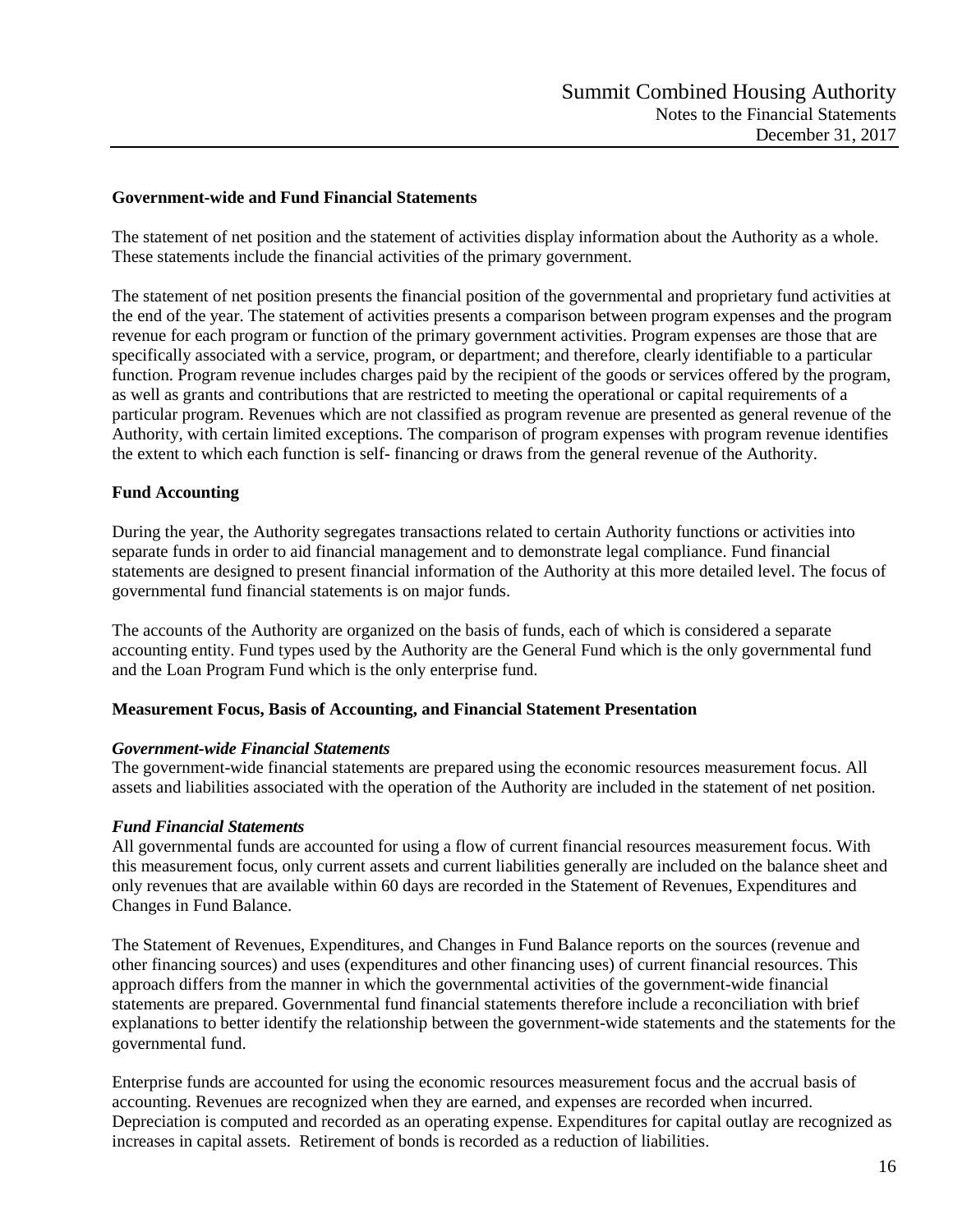#### *Revenue*

Revenue resulting from exchange transactions, in which each party gives and receives essentially the same value, is recorded on the accrual basis, when the exchange takes place. On a modified accrual basis, revenue is recorded in the fiscal year in which the resources are both measurable and available to finance expenditures of the fiscal period, which is typically within sixty days of realization. Program revenues consist of revenues that are associated with the issuance and maintenance of the loan portfolios, management of jurisdiction-owned rental properties, community education programs, and the sale and monitoring of deed restricted properties.

Non-exchange transactions, in which the Authority receives value without directly giving value in return, include sales taxes, grants, entitlements, and donations. Revenue from sales tax is recognized in the fiscal year for which the taxes are collected by the vendor. Revenue from grants, entitlements, and donations is recognized in the fiscal year in which all eligibility requirements have been satisfied. On a modified accrual basis, revenue from nonexchange transactions must also be available before it can be recognized.

#### *Expenses/Expenditures*

On the accrual basis of accounting, expenses are recognized at the time they are incurred. The measurement focus of governmental fund accounting is on decreases in net financial resources (expenditures) rather than expenses. Expenditures are generally recognized in the accounting period in which the fund liability is incurred, if measurable. Allocations of costs, such as depreciation and amortization, are not recognized in governmental funds.

#### **Assets and Liabilities**

Cash and cash equivalents – The Authority's cash and cash equivalents are considered to be cash on hand, demand deposits, and short-term investments with maturities of 90 days or less at the date of their acquisition.

Restricted cash and cash equivalents – The Authority's restricted cash and cash equivalents in the loan fund consists of cash comprised of proceeds from grants and program income, the use of which is subject to specific guidelines outlined in the original grant or in the grant close out agreements and which cannot be used for the Authority's general operations. The Authority's restricted cash and cash equivalents in the general fund is restricted for use related to Ophir Mountain.

Receivables – all receivables are reported at their book value and, where appropriate, are reduced by the estimated portion that is expected to be uncollectible.

Capital assets – All capital assets are stated at cost or estimated cost. The capitalization threshold for fixed assets is \$5,000. Depreciation of the estimated useful lives of the assets is computed using the straight-line method. Estimated useful lives are currently 5 years for capital assets. The costs of normal maintenance and repairs that do not add to the value of the asset or materially extend an asset's life are not capitalized.

General capital assets are those assets not specifically related to activities reported in other funds. These assets generally result from expenditures in the governmental funds. These assets are reported in the government-wide statement of net position but are not reported in the fund financial statements.

#### **Accrued Liabilities and Long-Term Obligation**

All payables, accrued liabilities, and long-term obligations are reported in the government-wide financial statements. In general, governmental fund payables and accrued liabilities that, once incurred, are paid in a timely manner and in full from current financial resources are reported as obligations of the funds.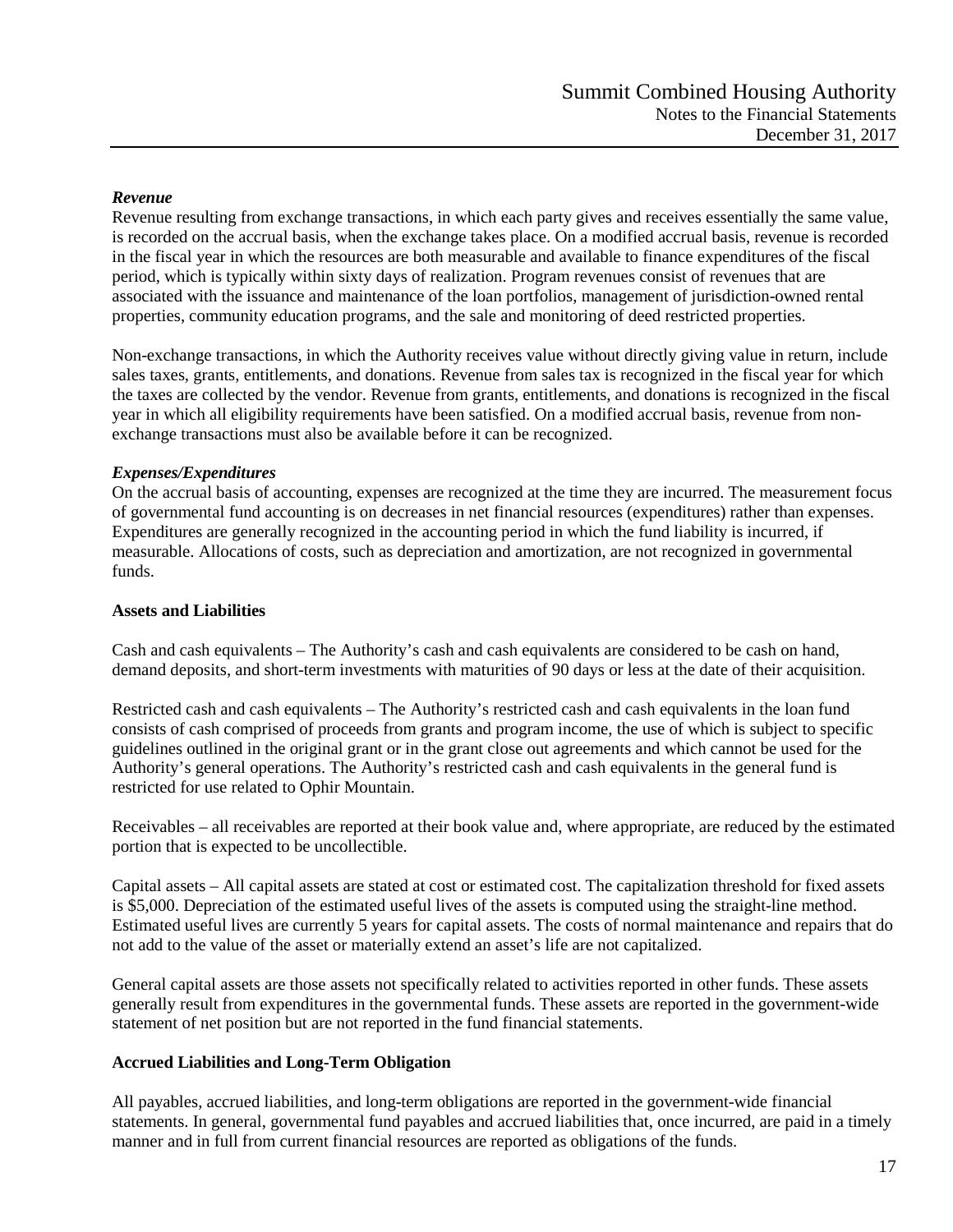# **Net Position**

Net position is classified and displayed in three components:

- a) Net investment in capital assets consists of capital assets including restricted capital assets, net of accumulated depreciation and reduced by the outstanding balances of any bonds, mortgages, notes, or other borrowings that are attributable to the acquisition, construction, or improvement of those assets.
- b) Restricted net position consists of net position with constraints placed on the use either by (1) external groups, such as creditors, grantors, or laws or regulations of other governments; or (2) law through constitutional provisions or enabling legislation. The Authority utilizes restricted net position before utilizing unrestricted net position when an expense is incurred for both purposes.
- c) Unrestricted net position all other net positions that do not meet the definition of "restricted" or "net investment in capital assets." The unrestricted net position is available for future operations or distributions.

#### **Fund Balance**

Nonspendable – consists of amounts that cannot be spent because they are either (a) not in spendable form or (b) legally or contractually required to be maintained intact. The nonspendable fund balance was \$1,880 as of December 31, 2017 and is related to prepaid expenses.

Restricted – General Fund - Article X, Section 20 of the Constitution of the State of Colorado (TABOR) requires the Authority to establish emergency reserves (see Note 4). A restriction of \$20,000 of the General Fund balance has been made in compliance with this requirement. Additionally, \$36,419 has been restricted for use related to Ophir Mountain.

Committed – General Fund - Committed fund balance includes those items which can be used for specific purposes pursuant to constraints imposed by formal action of the Board of Directors. Those committed amounts cannot be used for any other purpose unless the Board of Directors formally removes or changes the specified uses. The Authority had no committed fund balance as of December 31, 2017.

Assigned – Includes all amounts that are constrained by the Authority's intent to be used for a specific purpose but are neither committed nor restricted. As of December 31, 2017, the assigned fund balance was \$0.

Unassigned – consists of the residual classification for the General Fund. This represents amounts that have not been assigned to other funds and that have not been restricted, committed, or assigned for specific purposes.

If both restricted and unrestricted amounts of fund balance are available for use when an expenditure is made, it is the Authority's policy to use restricted amounts first. Unrestricted fund balance will be used in the following order: committed, assigned, and then unassigned.

In the fund financial statements, the Authority reports the following major funds:

General Fund – The General Fund is the general operating fund of the Authority. It is used to account for all financial activities except those required to be accounted for in another fund.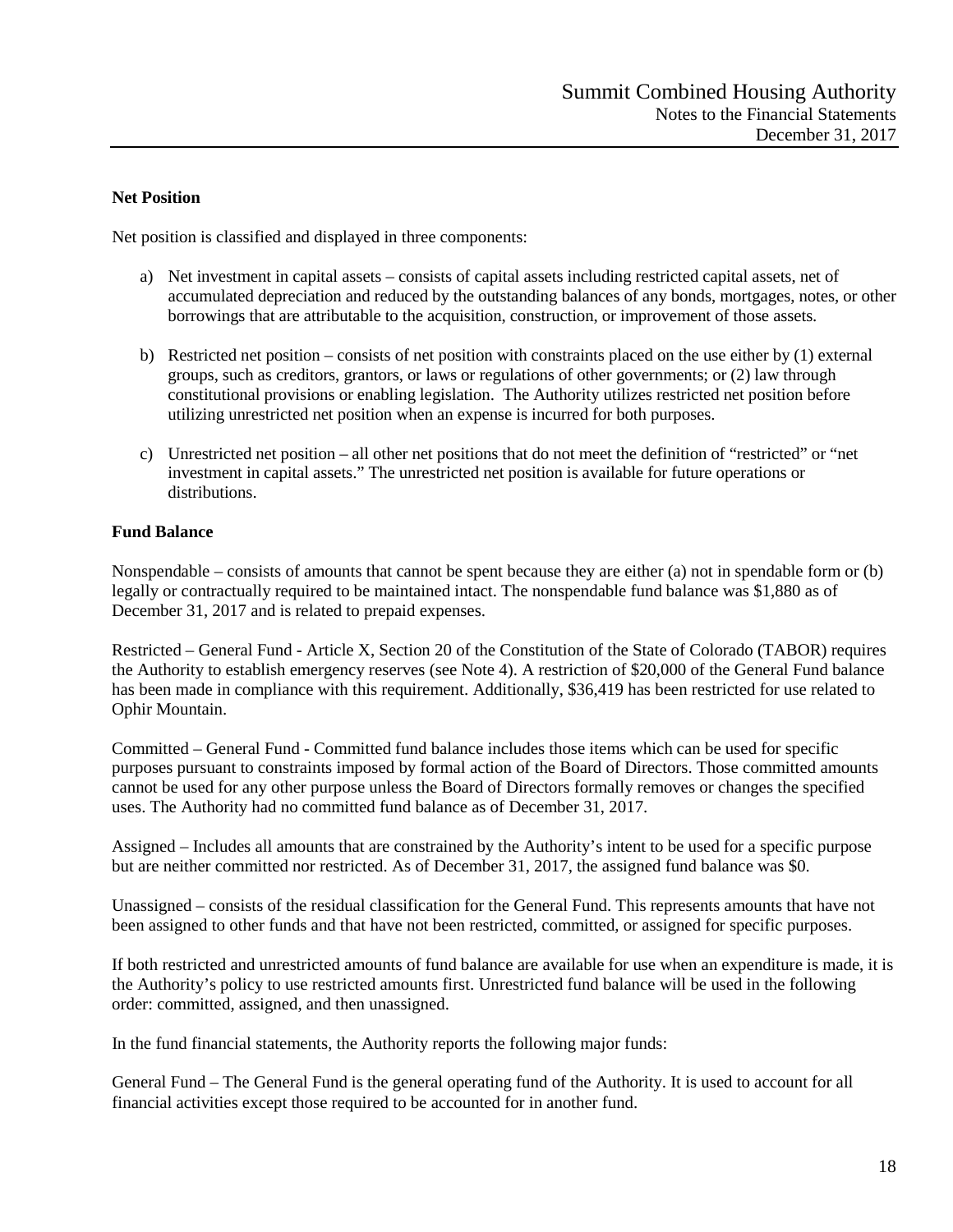Loan Program Fund – The Authority utilizes grant funding to provide loans to qualified homeowners for down payment assistance. The Loan Program Fund is an enterprise fund.

# **Budgets and Budgetary Accounting**

Budgets are adopted on an accrual basis. Annual appropriated budgets are adopted for the fund. All annual appropriations lapse at fiscal year-end.

The Authority adheres to the following procedures in establishing the budgetary data reflected in the financial statements:

- Budgets are required by state law for all General and Special Revenue funds. The budget includes proposed expenditures and the means of financing them. All budgets lapse at year-end.
- Prior to December 31, the budget is adopted by formal resolution.
- Budgets are required to be filed with the State of Colorado within thirty days after the beginning of the fiscal year.
- Expenditures may not legally exceed appropriations at the fund level.
- The Authority Board must approve revisions that alter the total expenditures of any fund.
- Budgeted amounts reported in the accompanying financial statements are as originally adopted by the Authority Board or revised by the Authority Board.

#### **Use of Estimates in the Preparation of Financial Statements**

The preparation of financial statements in conformity with accounting principles generally accepted in the United States of America requires management to make estimates and assumptions that affect the reported amounts and disclosures. Accordingly, actual results could differ from those estimates.

#### **Note 2 - Cash and Investments**

#### **Cash Deposits**

As of December 31, 2017, the Authority's cash deposits had a carrying balance of \$1,603,200 with corresponding bank balance of \$1,618,251 of which \$261,845 is federally insured. The Colorado Public Deposit Protection Act (PDPA) requires that all units of local government deposit cash in eligible public depositories. Eligibility is determined by state regulations. Amounts on deposit in excess of federal insurance levels must be collateralized. The eligible collateral is specified under the PDPA. PDPA allows the institution to create a single collateral pool for all public funds. The pool for all the uninsured public deposits as a group is to be maintained by another institution or held in trust. The market value of the collateral must be at least equal to 102% of the uninsured deposits. The Authority had \$1,356,406 collateralized under PDPA.

The Colorado Divisions of Banking and Financial Services are required by statute to monitor the naming of eligible depositories and reporting of the uninsured deposits and assets maintained in the collateral pools.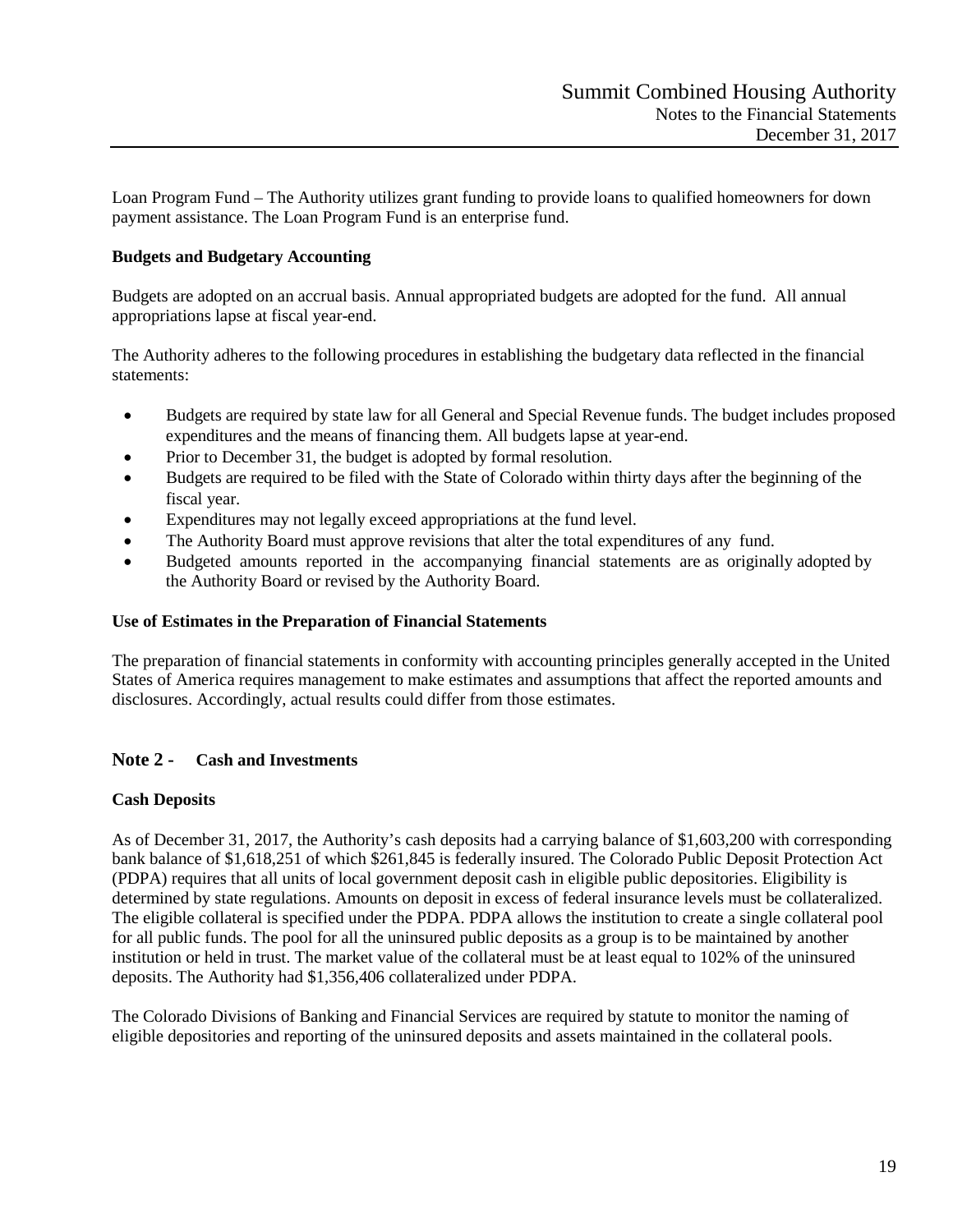# **Custodial Credit Risk – Deposits**

Custodial credit risk is the risk that in the event of a bank failure, the Authority's deposits may not be returned to it. The Authority does not have a deposit policy for custodial credit risk. As of December 31, 2017, none of the Authority's bank deposits were exposed to custodial credit risk.

Colorado statutes specify in which investment instruments the units of local government may invest:

- Obligations of the United States and certain United States government agency securities.
- Certain international agency securities.
- General obligation and revenue bonds of United States local government entities
- Bankers' acceptances of certain banks.
- Commercial paper.
- Local government investment pools.
- Written repurchase agreements collateralized by certain authorized securities.
- Certain money market funds.
- Guaranteed investment contracts.

As of December 31, 2017, the Board had not adopted a formal investment policy.

# **Note 3 - Capital Assets**

A summary of changes to capital assets for 2017 is as follows:

| <b>Governmental Activities</b>         | Beginning<br>Balance | Increases    | Decreases | Ending<br><b>Balance</b> |
|----------------------------------------|----------------------|--------------|-----------|--------------------------|
| Depreciable Capital Assets<br>Vehicles | \$<br>17,150         | \$           | (17,150)  | \$                       |
| Software                               | 13,350               |              |           | 13,350                   |
| Total depreciable capital assets       | 30,500               |              | (17, 150) | 13,350                   |
| Less accumulated depreciation          |                      |              |           |                          |
| Vehicles                               | (17, 150)            |              | 17,150    |                          |
| Software                               | (5,340)              | (2,670)      |           | (8,010)                  |
|                                        | (22, 490)            | (2,670)      | 17,150    | (8,010)                  |
| Net capital assets                     | \$<br>8,010          | (2,670)<br>S | \$        | 5,340<br>\$              |

Depreciation expense of \$2,670 was charged to the Housing Function.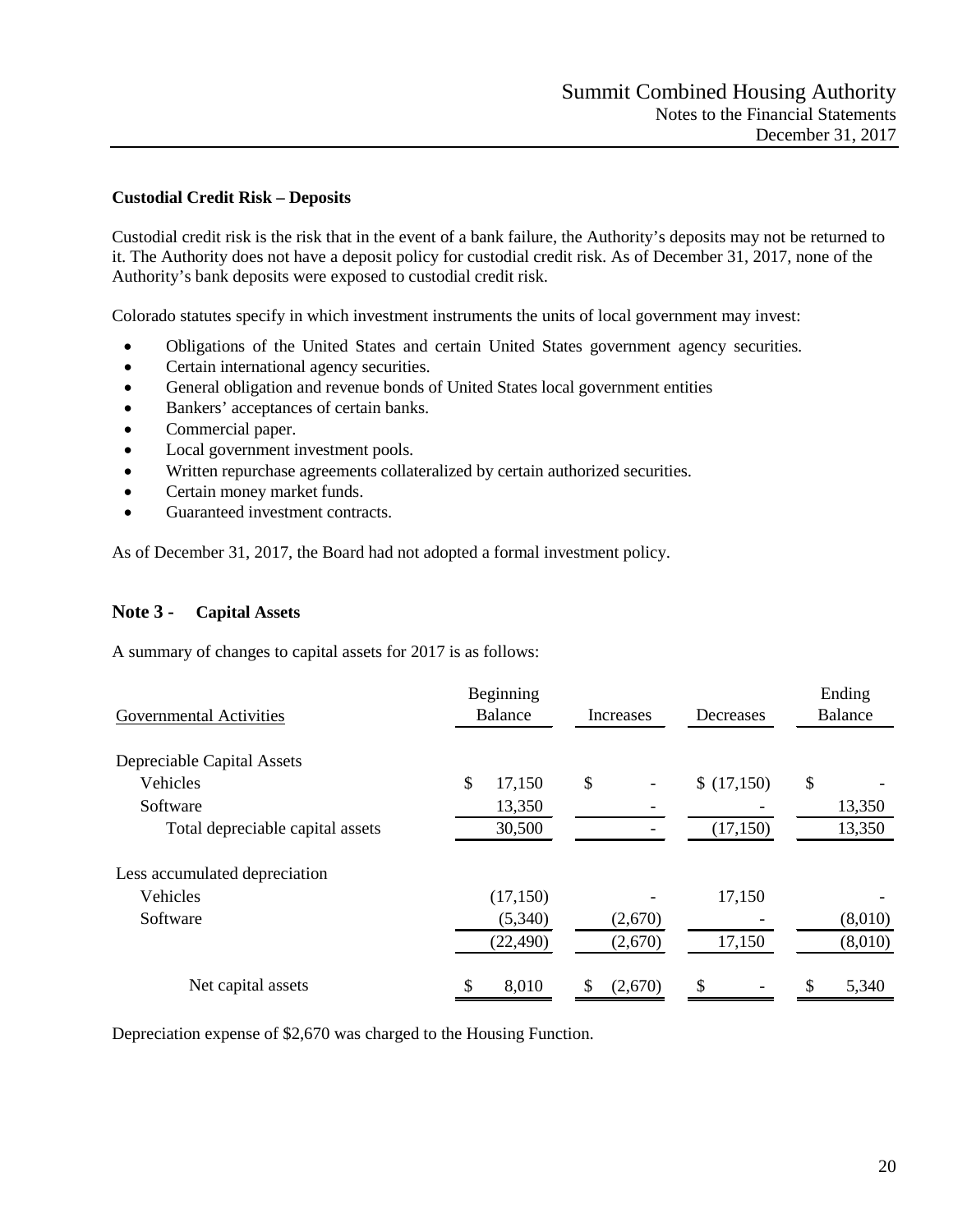# **Note 4 - Notes Receivable**

Notes receivable at December 31, 2017 consisted of the following:

| Loan Program Fund                                                    |           |
|----------------------------------------------------------------------|-----------|
| Down payment assistance and rehabilitation (interest rates of 2%-3%) | 1,273,918 |
| Less allowance for doubtful accounts                                 | (45,290)  |
| Net loan program receivables                                         | 1,228,628 |
| Total                                                                | 1,228,628 |
|                                                                      |           |

# **Loan Program Fund**

The Authority has several loans outstanding for down payment assistance and rehabilitation. Loans have an interest rate of either 2% or 3%, depending on the specific loan program and origination date. Loans in default accrue interest at 6%. The balance of these loans is reported in the Loan Program Fund. Management has established an allowance for uncollectible accounts in the amount of \$45,290.

# **Note 5 - Interest in Breckenridge Terrace LLC**

During 2001, the Authority acquired a 50% ownership interest in Breckenridge Terrace LLC to provide housing facilities for residents of Summit County. The term of Breckenridge Terrace LLC expires on December 31, 2040, unless it is earlier dissolved in accordance with provision of the Amended and Restated Operating Agreement. The Authority's ownership was acquired when they bought out two other private investor members for \$250,000. The terms of the Amended and Restated Operating Agreement state that the Authority is the Investor Member, and as an investor member, they shall receive a preferred return in an amount equal to the amount of the investment member's initial capital contribution of \$661,777 plus five percent (5%) cumulative simple interest per annum.

The Authority will receive their investor member preferred return to the extent that cash flows are available. Since the date of acquisition, the Authority has not been allocated any share of income or profits. Unaudited financial information for Breckenridge Terrace LLC indicates that the entity has an accumulated deficit and has experienced ongoing net losses. The Authority has no obligation to provide ongoing support or to finance the deficits of Breckenridge Terrace LLC. However, as a result of the continuing losses, the Authority has determined that its interest in Breckenridge Terrace LLC does not have any value.

As part of the interest in Breckenridge Terrace LLC, the Authority has a contingent liability in the amount of \$250,000 to the Town of Breckenridge relating to the financing of the interest in Breckenridge Terrace. The Authority borrowed the money from the Town of Breckenridge and immediately used those funds to acquire a fifty-percent equity interest in Breckenridge Terrace LLC. The \$250,000 is payable to the Town of Breckenridge, plus 5% cumulative simple interest, in the event and to the extent they receive cash flows from Breckenridge Terrace LLC. A payable to the Town is only recorded to the extent of project cash flows that are expected. Based on the ongoing losses of Breckenridge Terrace LLC and the fact that no cash flows have been received, nor are they expected to be received, no liability has been recorded as of December 31, 2017.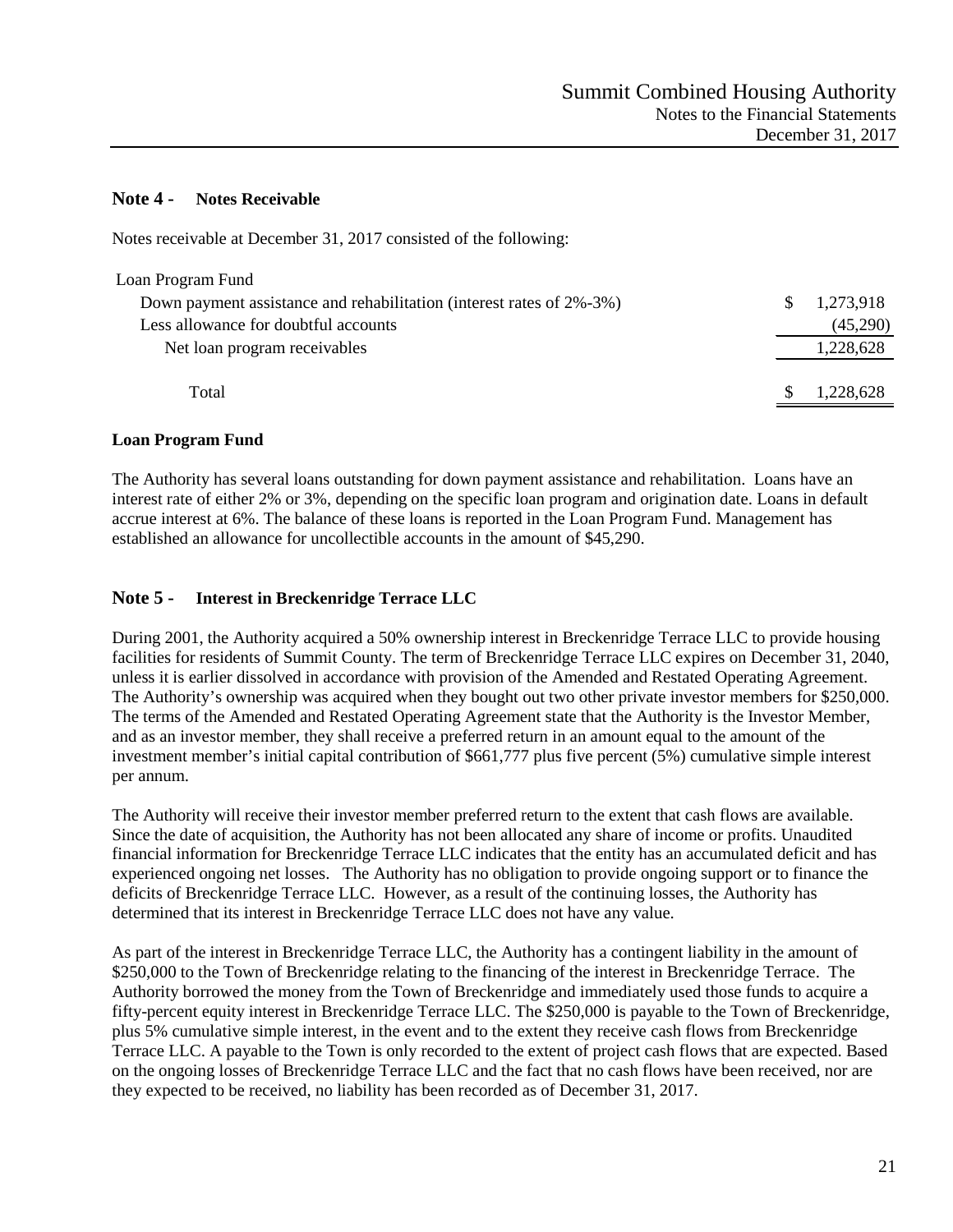# **Note 6 - Tax, Spending, and Debt Limitation**

Article X, Section 20 of the Colorado Constitution, The Taxpayer's Bill of Rights (TABOR), contains several limitations, including revenue raising, spending abilities, and other specific requirements of state and local governments. TABOR is complex and subject to judicial interpretation. The Authority believes it is in compliance with the requirements of TABOR.

Spending and revenue limits are determined based on the prior year's fiscal year spending adjusted for allowable increases based upon inflation and local growth. Fiscal year spending is generally defined as expenditures plus reserve increases with certain exceptions. Revenue in excess of the fiscal year spending limit must be refunded unless the voters approve retention of such revenue.

TABOR requires local governments to establish emergency reserves, which must be at least 3% of fiscal year spending, excluding bonded debt service. Local governments are not allowed to use the emergency reserves to compensate for economic conditions, revenue shortfalls or salary or benefit increases. This Authority had an emergency reserve of \$20,000 as of December 31, 2017.

# **Note 7 - Risk Management**

The Authority is exposed to various risks of loss related to torts; theft of, damage to, and destruction of assets; errors and omissions; injuries to employees; and natural disaster. The Authority is a participant in the Housing Authority Risk Retention Group. The Group was formed by an agreement by member housing authorities of the Membership and is restricted to housing authorities around the country.

The purpose of the Group is to provide defined property, liability, workers' compensation and associated coverages, and claims and risk management services related thereto, for members through a self-insurance pool. The group has contracted with other third parties to operate, administer and manage the group. In the event aggregated losses incurred by the group exceed amounts recoverable from the reinsurance contracts and capital and surplus accumulated by the group, additional contributions may be required from the group members. Settled claims have not exceeded the Authority's commercial coverage in the last three years.

#### **Note 8 - Commitments and Contingencies**

The Authority participates in a number of Federal, State, and local programs that are fully or partially funded by grants received from other entities. Expenses financed by grants are subject to audit by the appropriate grantor. If expenses are disallowed due to noncompliance with grant program regulations, the Authority may be required to reimburse the grantor. At December 31, 2017 the Authority believes they are in compliance with provisions of the grant agreements.

On occasion the Authority could be subject to claims or litigation. Although the outcome of such claims or litigation cannot be predicted by the Authority with certainty, the Authority believes the final outcome of these matters will not materially affect the financial statements of the Authority.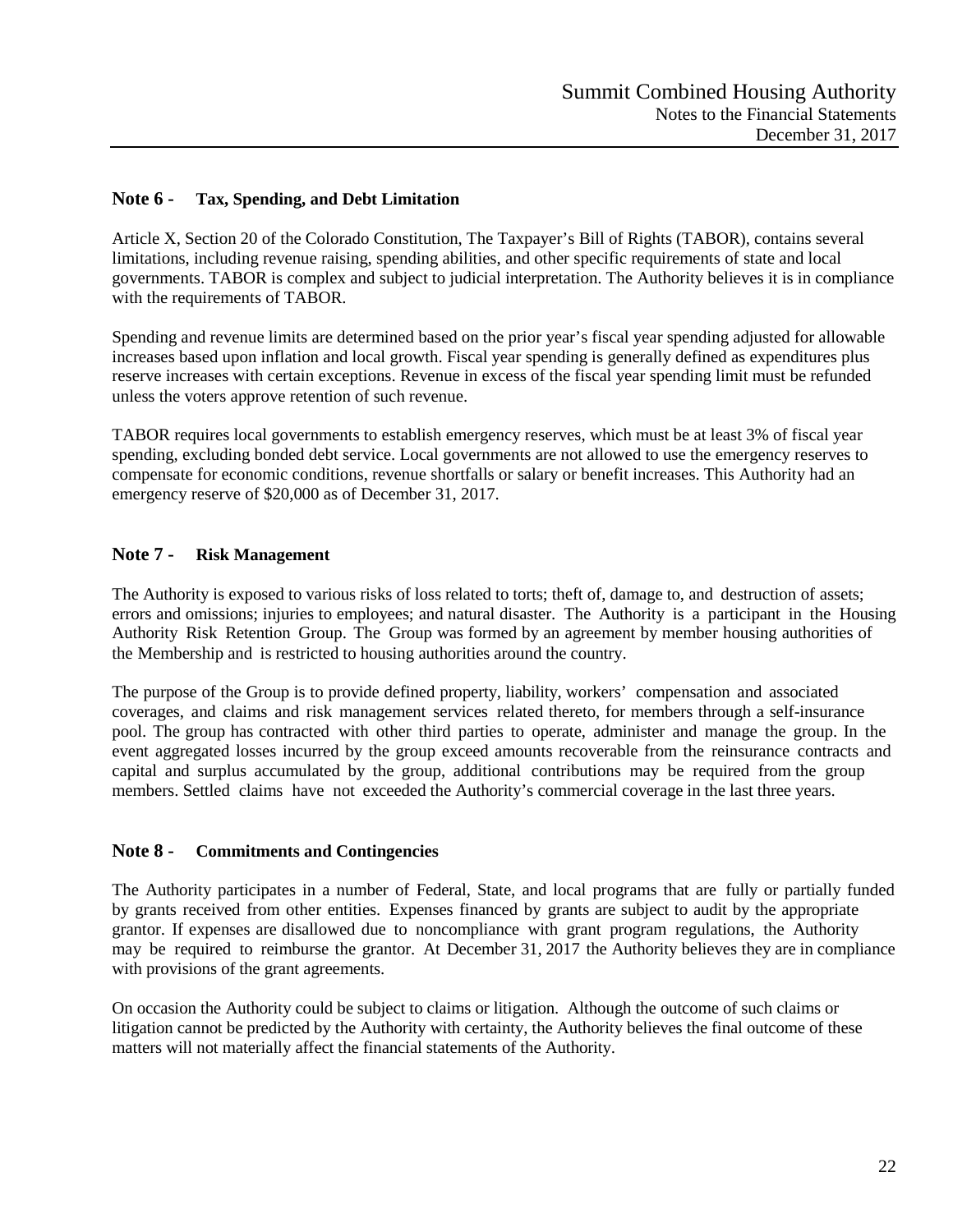

Supplementary Information December 31, 2017 Summit Combined Housing Authority